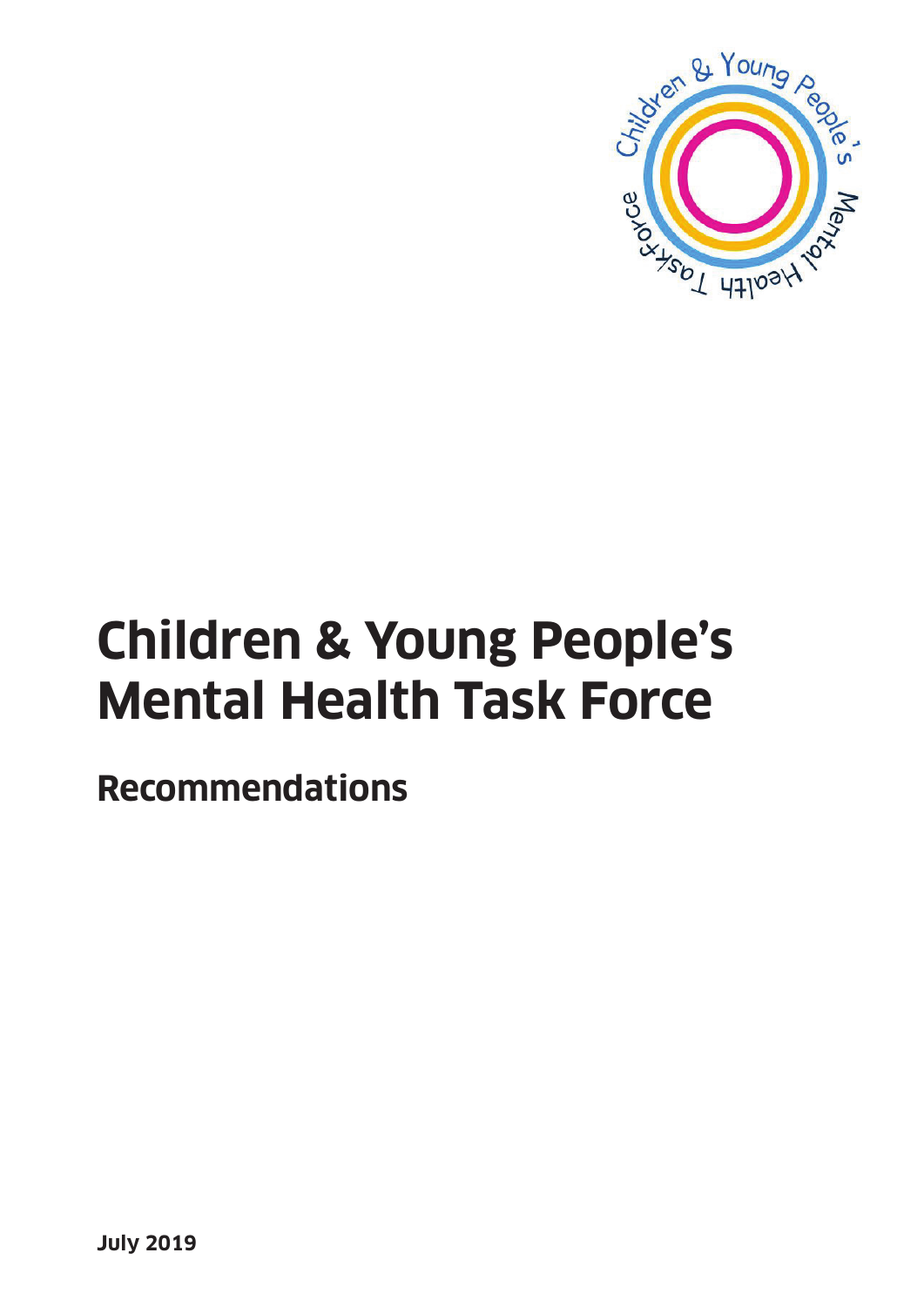# Foreword

The Children and Young People's Mental Health Taskforce was jointly commissioned by the Scottish Government and COSLA in June 2018. The aim of the Taskforce was that children, young people, their families and carers should know that they are supported in good mental health and will be able to access services which are local, responsive and delivered by people with the right skills.

These recommendations to Scottish Government and COSLA are the product of a year's work by; Taskforce members, and those who contributed to its workstreams. Everyone who came together contributed their expertise, energy and commitment to identify the best way forward for children and young people's mental health services in Scotland.

The Taskforce would not have progressed this work at such a pace were it not for the leadership of the Chair, Dr Dame Denise Coia. Her vision to build an approach to mental health support and services for children and young people that, irrespective of background or personal characteristics, ensures they receive the right care and interventions at the right time and in the right place, has been fundamental to the commitment of the Taskforce. Her resolve that the voices of children, young people and their families should be central to this work has culminated in this set of recommendations.

Going forward the Taskforce are clear that children, young people and their families should remain actively involved in identifying local gaps and needs. They should be integral in developing the additional support and services that will meet these needs, as well as providing feedback on an ongoing basis of their experiences.

These recommendations provide a blueprint for how children and young people's services should support mental health. Implementing these recommendations will be a positive step towards creating a system of mental health supports and services which meet the needs of children and young people across Scotland for years to come.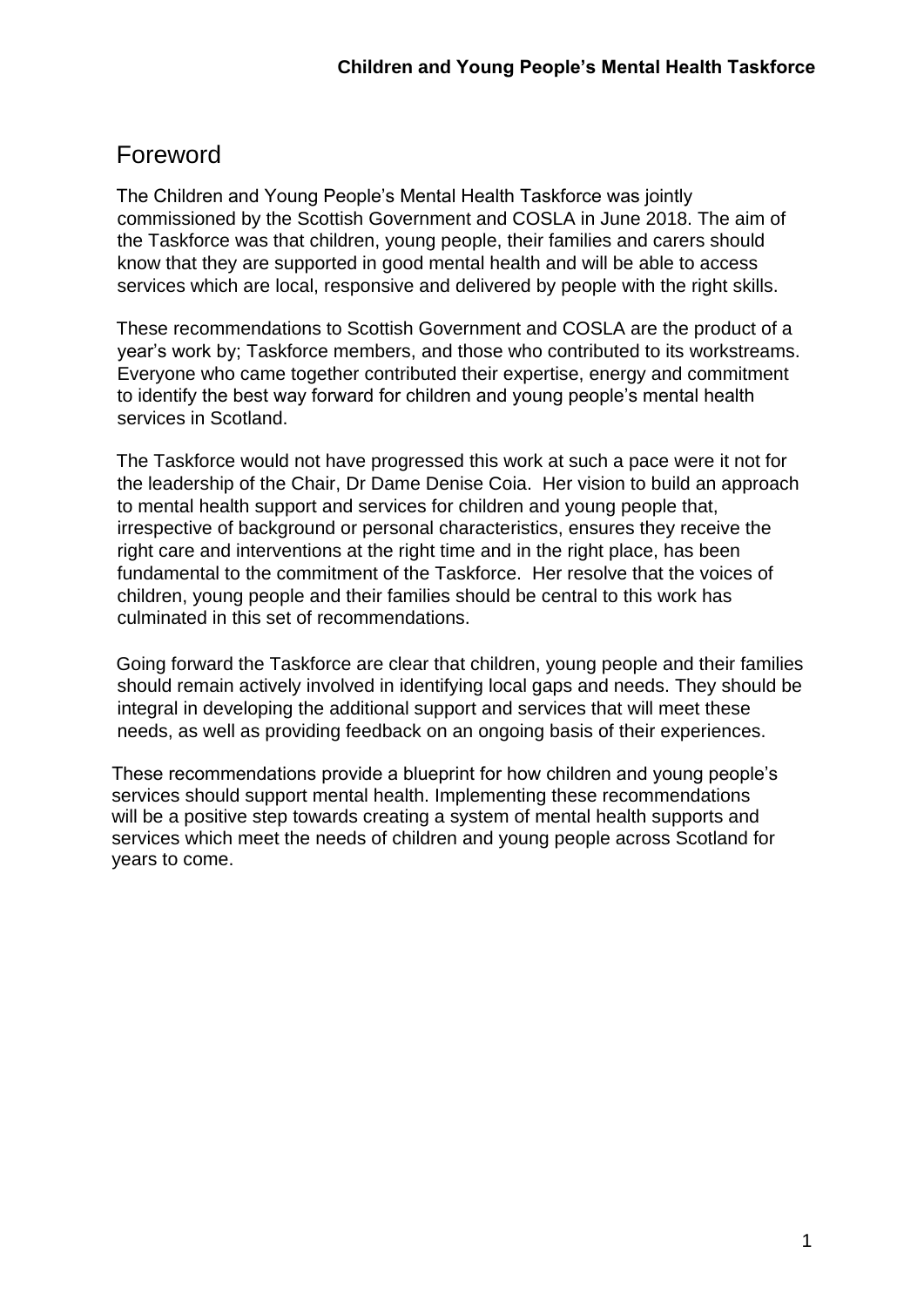## A Scotland wide commitment to children and young people's mental health

The Children & Young People's Mental Health Taskforce was tasked to investigate how to improve the way children's mental health services are organised, commissioned and provided and how to make it easier for young people to access help and support when needed. Members of the Taskforce, and its workstreams, have identified the following recommendations for consideration by the Scottish Government and COSLA.

The Taskforce believe that transformational change is required to improve children and young people's mental health and the services that support them, however it is recognised that a number of immediate actions are both required and possible to effect change in the short term.

Members consider that preventative approaches are central to this transformational change. Equally important is a whole system approach, underpinned by 'Getting it Right for Every Child' (GIRFEC). A whole system approach will help children, young people and their families receive the support they need when they need it.

The focus for delivery of our recommendations on the ground are the local Children's Services Partnerships (CSPs) as they are intended to support and build on existing and developing good practice. The Taskforce recognises the importance of responding to local needs with local solutions, and that across Scotland there are different structures and arrangements currently in place to support children, young people and their families. Therefore the starting point for implementing these recommendations will vary throughout Scotland. However what is most important is that that children and young people receive the right help, at the right time wherever they are.

There is a recognition that some of these recommendations may not have an immediate impact, while recent reports have identified that children and young people are currently not receiving the input they need now. Early intervention and prevention are vital to improving outcomes for children and young people, decreasing waiting times and reducing rejected referrals. However increasing this activity may not directly benefit the children and young people who are already waiting for help. It is also possible that enhanced identification of children and young people experiencing mental health difficulties will result in increased demand on Child and Adolescent Mental Health Services (CAMHS) in the short term. It is vital therefore that local CSPs should be actively responding to the identification of needs to ensure children, young people and their families receive the support they require.

As a Taskforce we are aware that our recommendations to date focus very much on school aged children, and that further work will be required to address the needs of young adults and pre-school children. The Youth Commission on Mental Health Services, who co-chair Taskforce meetings, were established to advise Scottish Government Ministers on how mental health services available in Scotland could be developed or improved to meet the needs of Scotland's young people. They have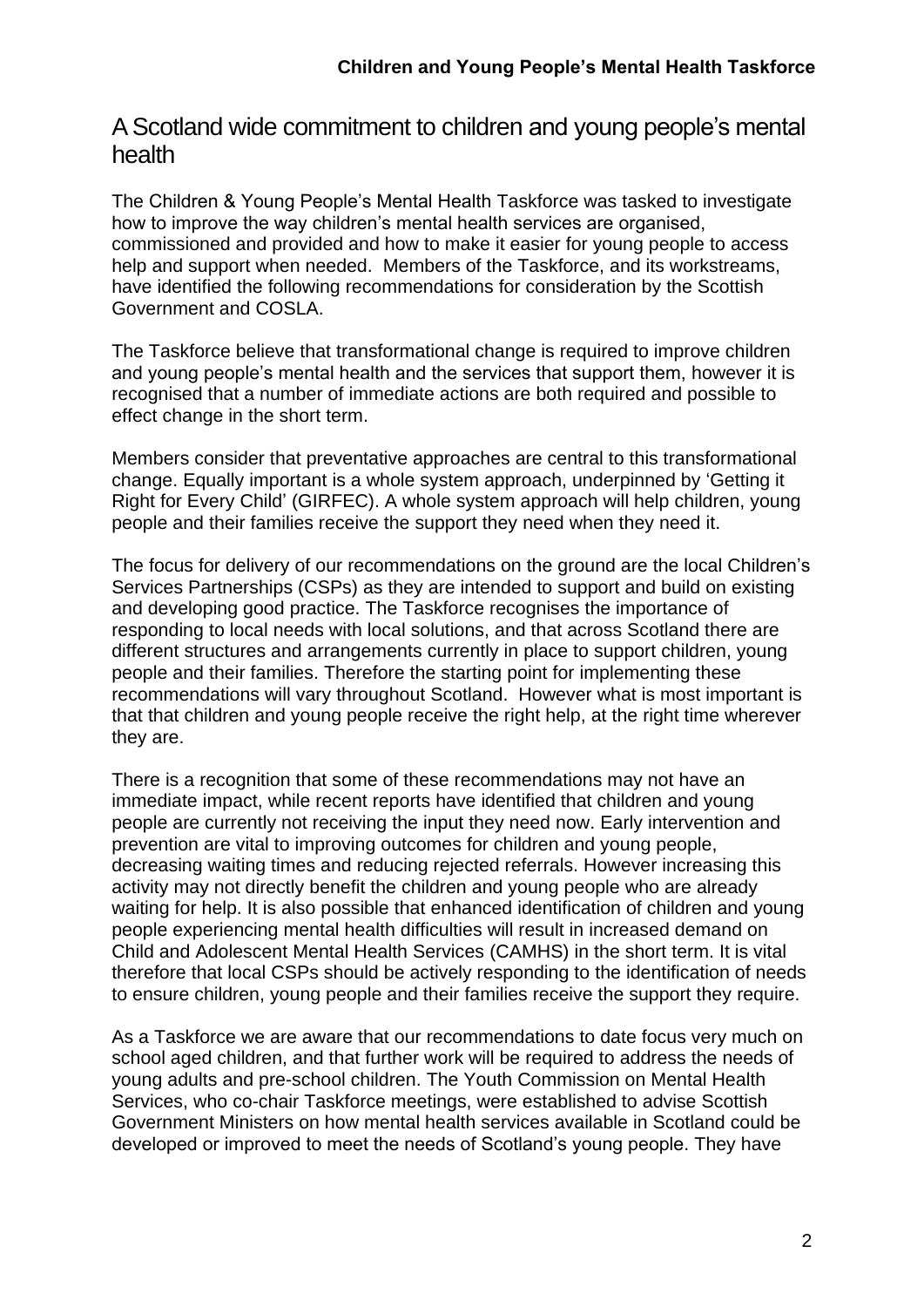recently published their own set of recommendations, which the Taskforce are happy to endorse and will ensure inform future work.

These recommendations are intended to enhance and support the excellent work the Taskforce have seen and learned from during this initial phase. The Taskforce are encouraged and impressed by the dedication and creativity of frontline practitioners across the whole workforce, and the enthusiasm of the children, young people and their families who are actively involved in developing solutions.

# The Leadership Required for Transformational Change

Scotland requires a top to bottom commitment to making children and young people's mental health and wellbeing a demonstrable exemplar of GIRFEC in action. This should cover; children and families' services, early years & childcare services, school and post-school education, primary healthcare, specialist mental health services, neurodevelopmental services and the third sector.

All organisations or partnerships which can make a positive contribution should publicly commit to doing so. It should be clear to staff working in all relevant organisations, at all levels, that they are encouraged and supported to work in partnership with others to deliver on that commitment.

The Scottish Government and COSLA have made a strong statement of intent by co-commissioning the Taskforce. This shows real commitment to identifying a better approach. It is essential going forward that both parties commit to working together over the long term to deliver that approach.

A formal, long term public commitment at this stage will send out an important signal across the public sector and beyond that both spheres of government are committed to working together for the sustained period it will take to make the changes Scotland requires. It will also give assurance that the two spheres will jointly consider these recommendations and seek to work in unison through to implementation.

**Recommendation 1 - The Scottish Government and COSLA should commit to a formal, long term partnership to jointly drive the reform of Scotland's approach to children and young people's mental health. In doing so, they should use their powers of direction and influence to ensure public bodies and local partnerships demonstrate this commitment through the priority it receives.** 

To support those working together on the frontline to deliver services, clear and unambiguous commitment is needed at all strategic levels. Children and young people's mental health should be a visible priority for relevant public bodies and partnerships.

This means that we should expect priority to be given to promoting positive mental health and meeting the needs of children, young people and their families in: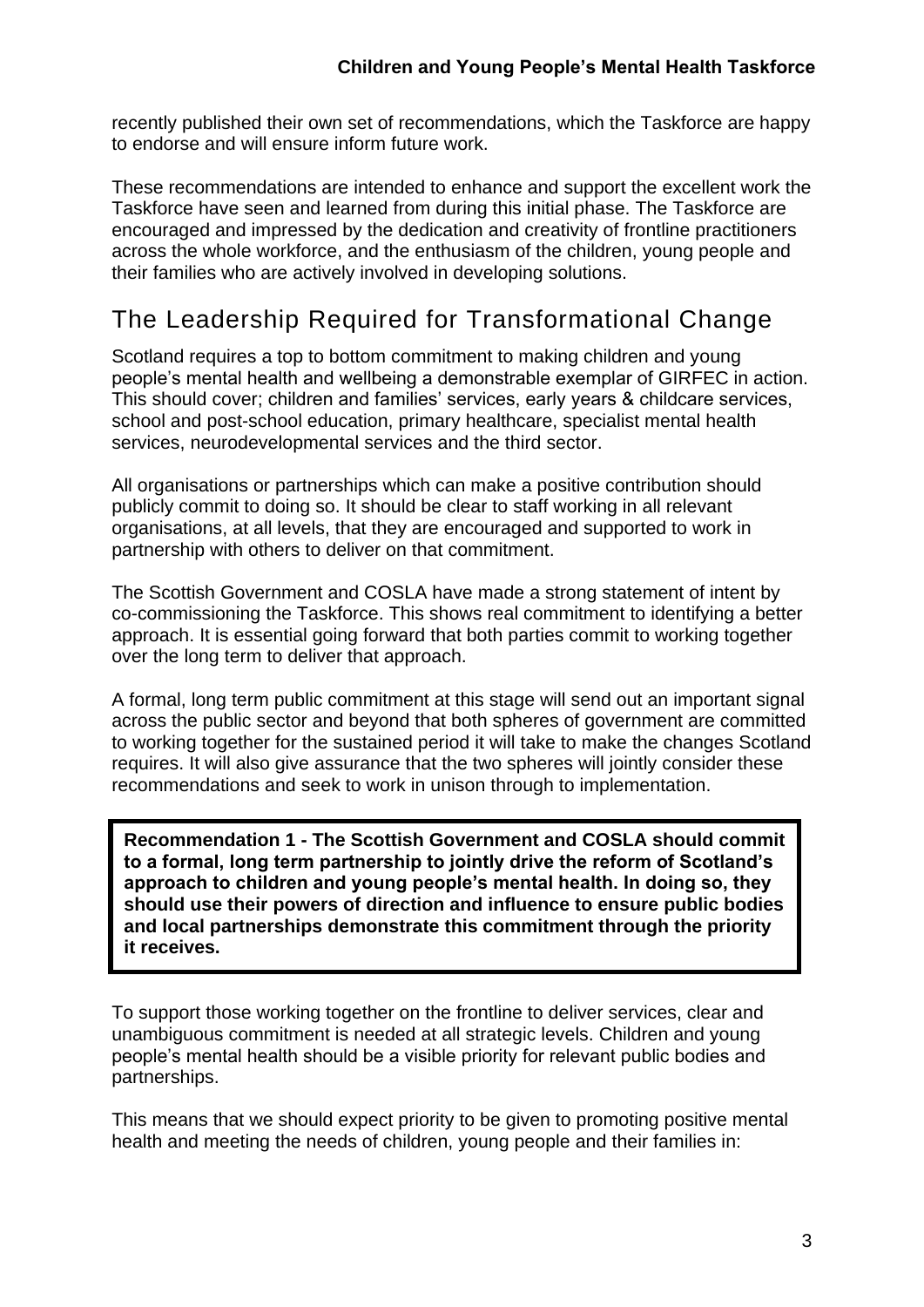- Community Planning Partnership Local Outcome Improvement Plans and Children's Services Plans;
- Primary Care Improvement Plans;
- Education Improvement Plans and School Improvement Plans.

**Recommendation 2 - The Scottish Government and COSLA should demonstrate joint leadership through establishing a strategic partnership with partners across a range of sectors and organisations to enhance and accelerate improvement in children and young people's mental health as a priority.** 

The range of partners involved in providing mental health services and support to children and young people, and to their families, is recognised, both in the public and third sector. Our expectation is that organisations continue to work together and partnerships with the third sector grow and develop to support this, the Scottish Government and COSLA should enter into a strategic partnership with all partners involved, importantly including representative groups from the third sector. This should focus on jointly planning the evolving nature of the sector's contribution.

**Recommendation 3 - The Scottish Government and COSLA should recognise the vital and increasing role the third sector performs in supporting and improving the mental health of children and young people and should ensure they are fully involved and represented in strategic partnerships at a local and national level.**

# Getting it right for every child with mental health support needs: A whole system approach

Most of the time, children and young people should experience good mental health, along with the normal challenges and stresses of growing up. They should benefit from positive and helpful support for their wellbeing at home, in the early years and at school, and they do not require any extra help over and above that from the people they see day to day.

Many children and young people may need extra help at some point and some could need additional or specialist support. This may be because of factors relating to the child's development or health profile or it could be because of the impact of adverse experiences on the child, family or community. If required this help should be delivered in line with the GIRFEC approach and 'National Practice Model'.

Additional support should be provided promptly, wherever possible within universal services and the community, and should be proportionate to the level of need and risk. Where this is not possible there can be no 'wrong door' for children and families who need to receive extra help – they should only have to ask once to access services. Wherever is requested, for example through school or from a GP or Health Visitor, there should be a helpful and appropriate response - bureaucracy or organisational and professional boundaries should not get in the way.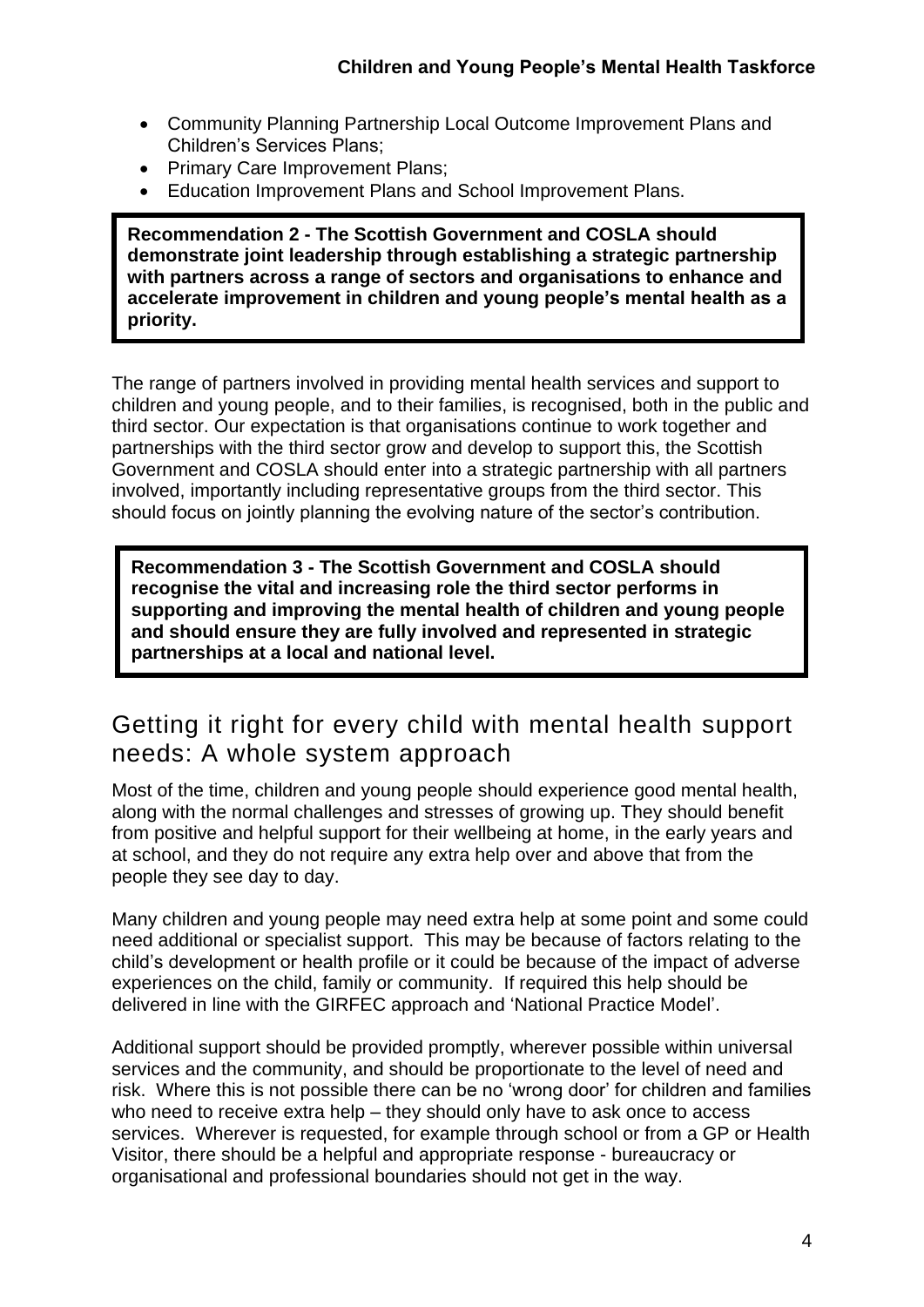The voice of children, young people and families should be central to the identification and assessment of needs, and in the determination and delivery of the help that is provided. Shared decision-making will increase the likelihood of successful outcomes.

**Recommendation 4 - The Task Force endorses a whole system approach to addressing children's mental health needs, ensuring preventative action to reduce need, and a prompt and proportionate response which improves outcomes for all children who need support or treatment.**

The Taskforce believes a whole system approach involves addressing the mental health and wellbeing needs of children, young people and families in an integrated way across the groupings shown below.

Workstreams have collaborated in a bid to ensure recommendations meet the needs of children and young people with a range of needs within the whole system, including those at risk of not receiving a service and those with neurodevelopmental support needs.



#### Support for All

Positive mental health and wellbeing is promoted with families and young children throughout the early years. This continues into school, with the focus on health and wellbeing within the Curriculum for Excellence.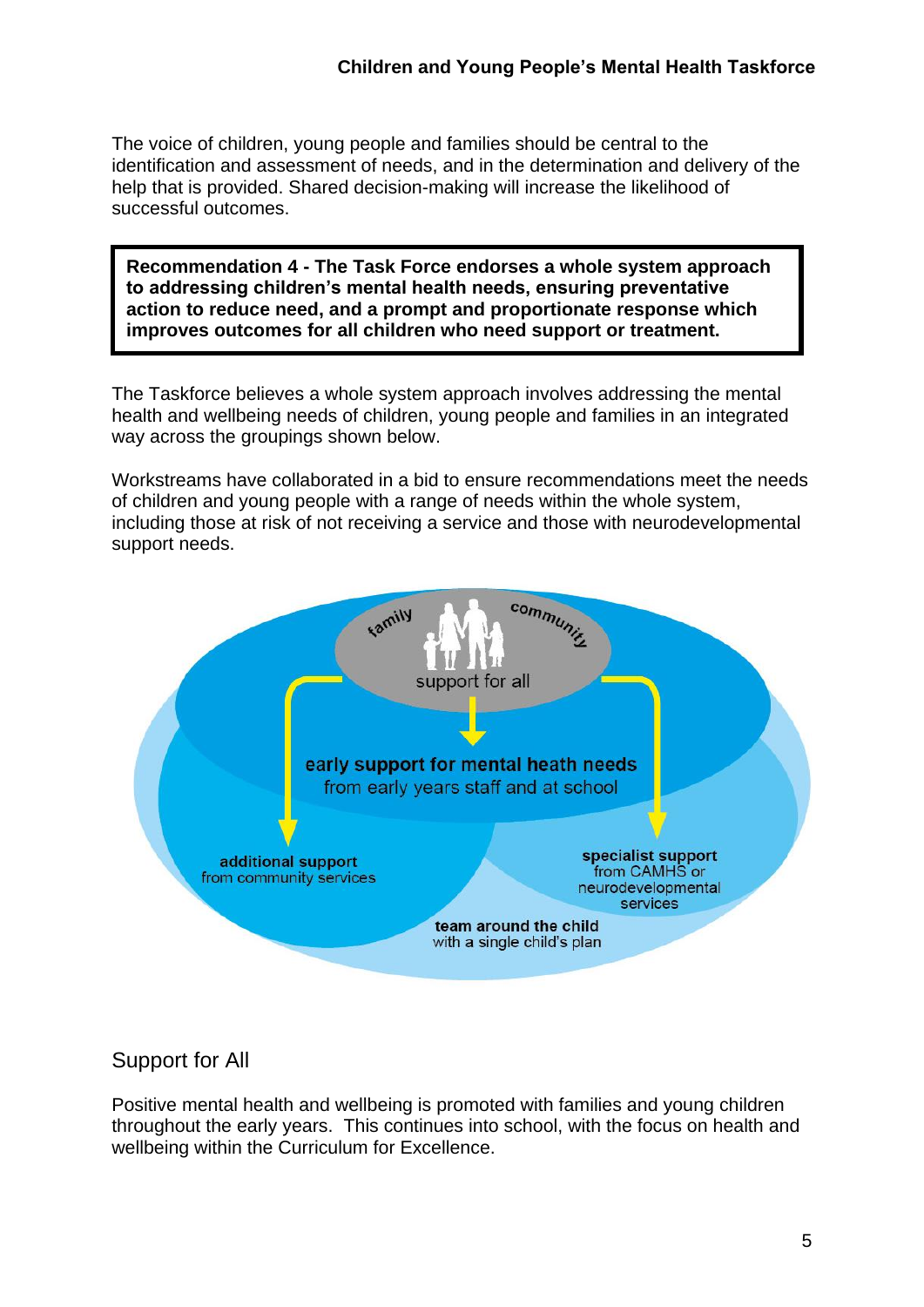#### **Children and Young People's Mental Health Taskforce**

Midwives, Health Visitors and other partners work with parents and carers to support the healthy development of the baby and young child. Critically, this includes promoting strong early attachment, involving positive engagement and interaction with the primary carers.

When children go into school, learning in health and wellbeing ensures that they can develop the knowledge, skills and capabilities they need for mental and emotional wellbeing. This includes support for young people to make informed choices to promote their own wellbeing, and to establish a healthy lifestyle that can be sustained into adult life.

A key focus should be on the capacity building of staff who work with and support children and young people.

#### Early Support

Many children, young people and families experience mild and/or temporary mental health difficulties at some time during childhood that can be responded to early and effectively by GPs, Health Visitors, School Nurses and school staff or other significant adults with whom they have a supportive relationship.

This early support can be in the form of advice and guidance, including signposting families to information or supportive activities. Information can be shared in a way that empowers young people and families to find the best ways of supporting their own mental health and wellbeing. Increasingly, good use can be made of helpful online resources. Good quality support at this stage can help reduce referrals made to other parts of the system, therefore impacting on wait times and helping to prevent emotional distress and mental illness need from escalating.

Health Visitors and education staff can also provide early support through making changes or enhancements to how they support the child and family. This might include one to one activities including counselling or group work, for example with Health Visitors organising a parenting group, or guidance staff organising a group for those who need support.

#### Additional Support

Some children and young people may require additional support for a mental health or neurodevelopmental need to achieve positive mental health outcomes. This support should be determined by a practitioner with a strong understanding of mental health provision within a community setting, such as; a Primary Care Mental Health Worker, Psychologist, Educational Psychologist, School Nurse or Family Support Worker. It can be provided directly by that practitioner, or by other colleagues within the team around the child – for example, school or social work - and should be evidence based.

Such support should be part of an integrated approach to help the child, based on assessed need, and set out in a child's plan. It should be asset based, building on strengths in the family and other local networks, and should be clear on what a successful outcome would look like.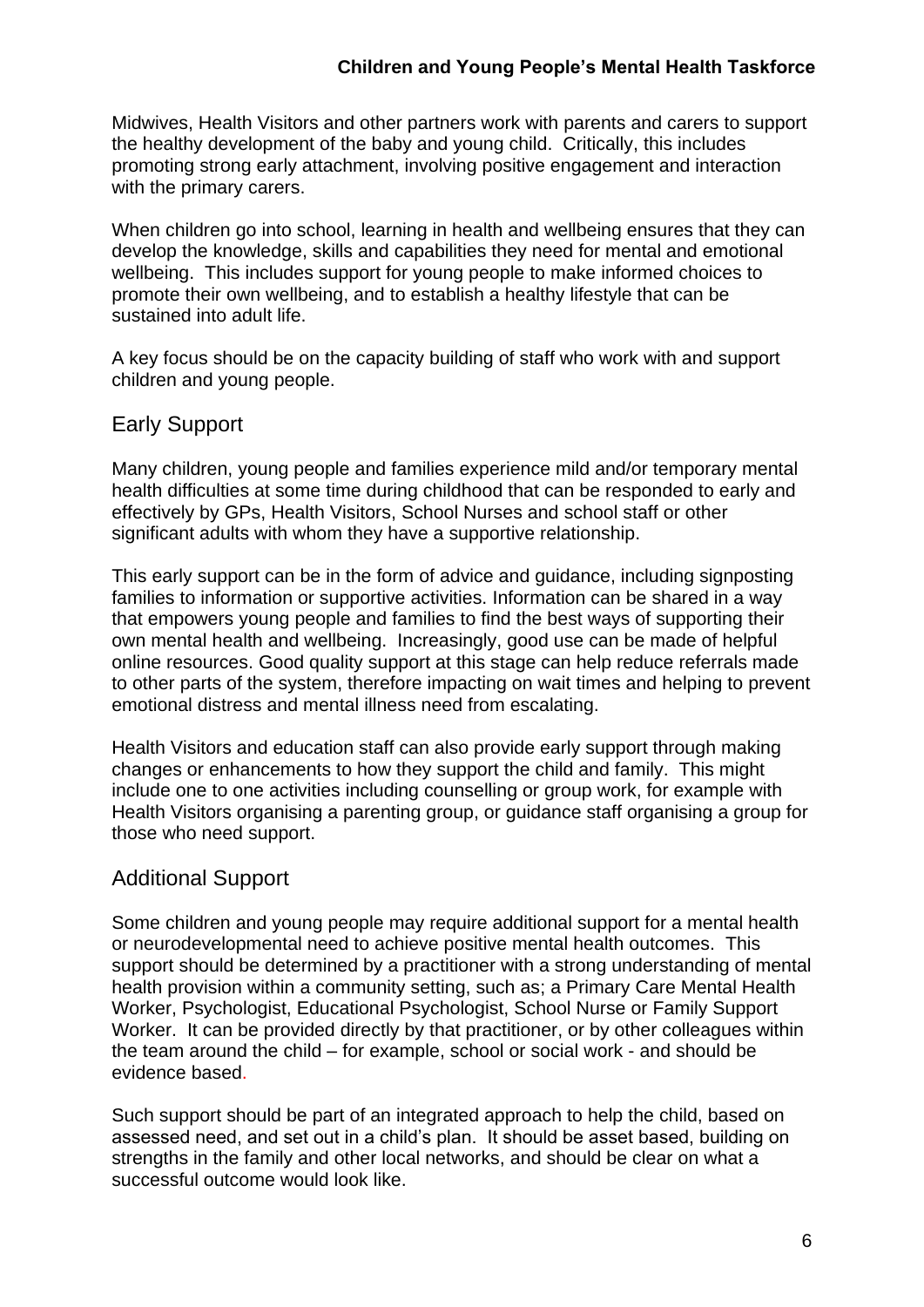#### Specialist CAMHS Support

A small number of children and young people experience mental illness or other mental health needs that require focused, evidence based assessment and interventions from specialist Child & Adolescent Mental Health teams. This includes children, young people and families who would benefit from a range of interventions, including specialist community treatment and/or in-patient services.

Once again, such support should be provided as part of an integrated approach, with a team around a child, and with the interventions set out within a child's plan. Given the nature of the needs and interventions, and the key role families play in their treatment and recovery, it may be necessary for some aspects of the plan to remain confidential to the child and family and a core group of practitioners.

It should always be clear what outcomes are being sought, and what additional services will be required once the child no longer requires a specialist service.

#### Core components of the whole system approach

There are five core components of a whole system approach to meeting the mental health needs of children and young people:

- 1. Clear points of contact for children, young people, families and practitioners who have concerns regarding a child's mental health through the Health Visitor, School or GP to where advice or access to support is available.
- 2. An early response to the first concerns or signs of distress, with prompt, proportionate and informed assessment that determines the response, without unnecessary delay or bureaucracy.
- 3. A clear pathway through services, with a focus on prevention and early intervention within the community, and an accelerated path to additional, higher level or specialist support or treatment whenever that is required.
- 4. Children, young people and their families at the centre, empowered to express their views regarding their needs and services, and to have these views acknowledged and recorded.
- 5. Mental health needs integrated into any support for other needs that a child may have, as part of a single plan with a team around the child that is coordinated by a lead professional.

This approach must be underpinned by local partnerships. Every local partnership should ensure this whole system approach to meeting mental health needs within GIRFEC, that incorporates agreed service standards and involves:

• Collaborative management and professional leadership of mental health interventions and services, from universal to targeted provision.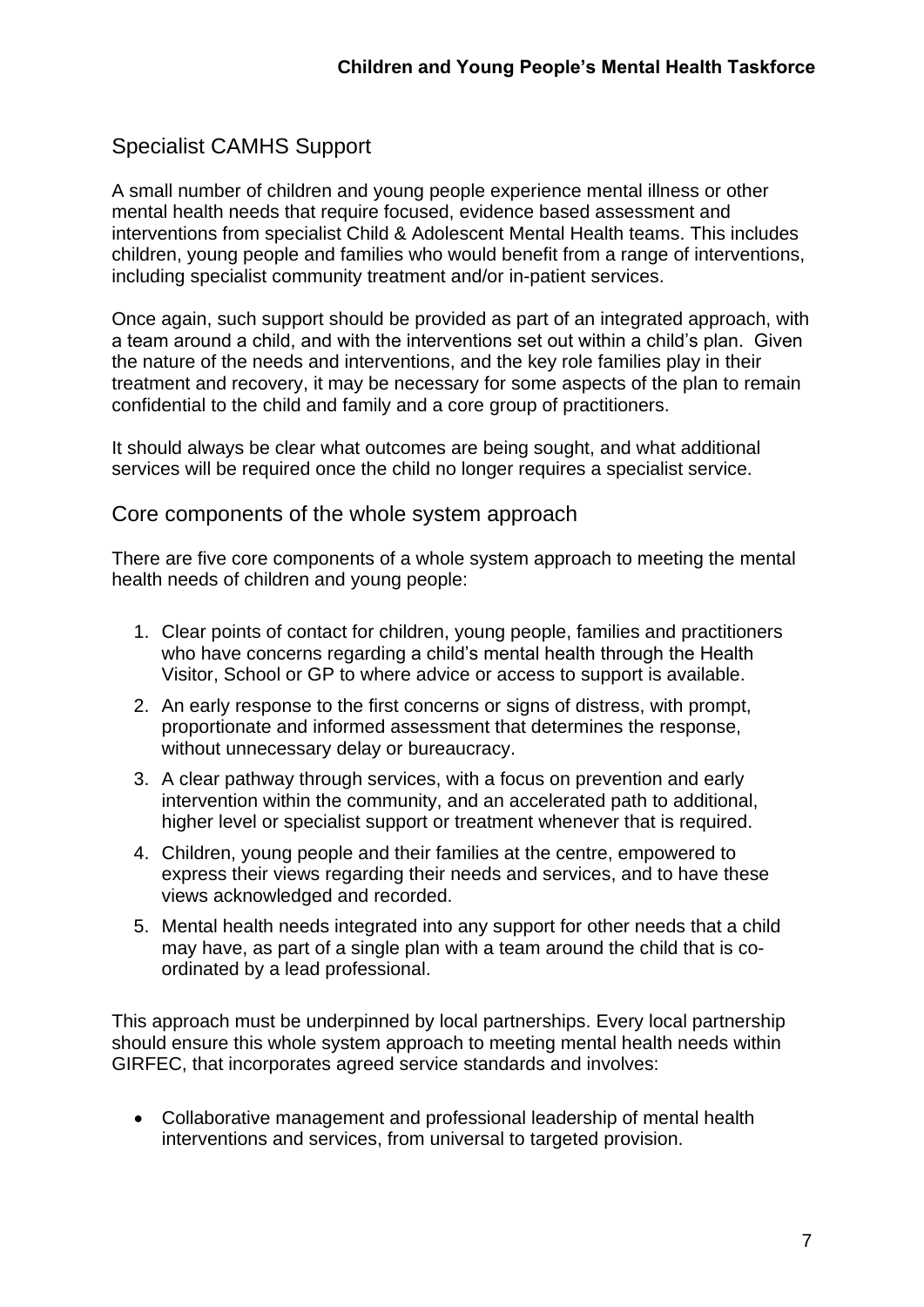- Easy to access, clear points of contact for children, young people, families and practitioners who have a concern about a child or young person's mental health, where advice or access to support is available.
- Early support for children and young people who experience distress, delivered in universal services and by those who know children and young people.
- Dedicated support for children and young people who require community based mental health services as part of additional and integrated support from a range of partners.
- Prompt access to CAMHS and Neurodevelopmental services for children whose needs cannot be met without more specialist support.
- The organisation of a child's plan for all children who require co-ordinated multi-disciplinary support, by a lead professional.

Partnerships should also ensure that support is available to children and young people who may be excluded from mental health services, such as children with neurodevelopmental profiles and support needs, or those who are facing multiple challenges in their lives in addition to their mental health needs.

What does this look like in practice?

Integrated working based on a common language built around the whole system model.

- Use the SHANARRI wellbeing indicators to describe needs.
- Use the National Practice Model, with clear points of contact for children and families, and co-ordinated support and planning from the lead professional.
- Ensure appropriate information sharing, wherever appropriate with consent of the young person and/or family.
- Ensure a high level of respect and confidence for and from practitioners from other disciplines.
- All children receive prompt and appropriate mental health support to meet their needs, including those with neurodevelopmental profiles who require support and those who are facing multiple challenges in their lives, where traditional treatment approaches may not be considered effective.
- Practitioners share the accountability and responsibility when managing risk.
- Mental Health Impact Statements are included when decisions are made in multidisciplinary meetings e.g. looked after and adopted child's meetings.

Mental wellbeing, and early and community based support are prioritised.

• Focus on active prevention and health promotion strategies.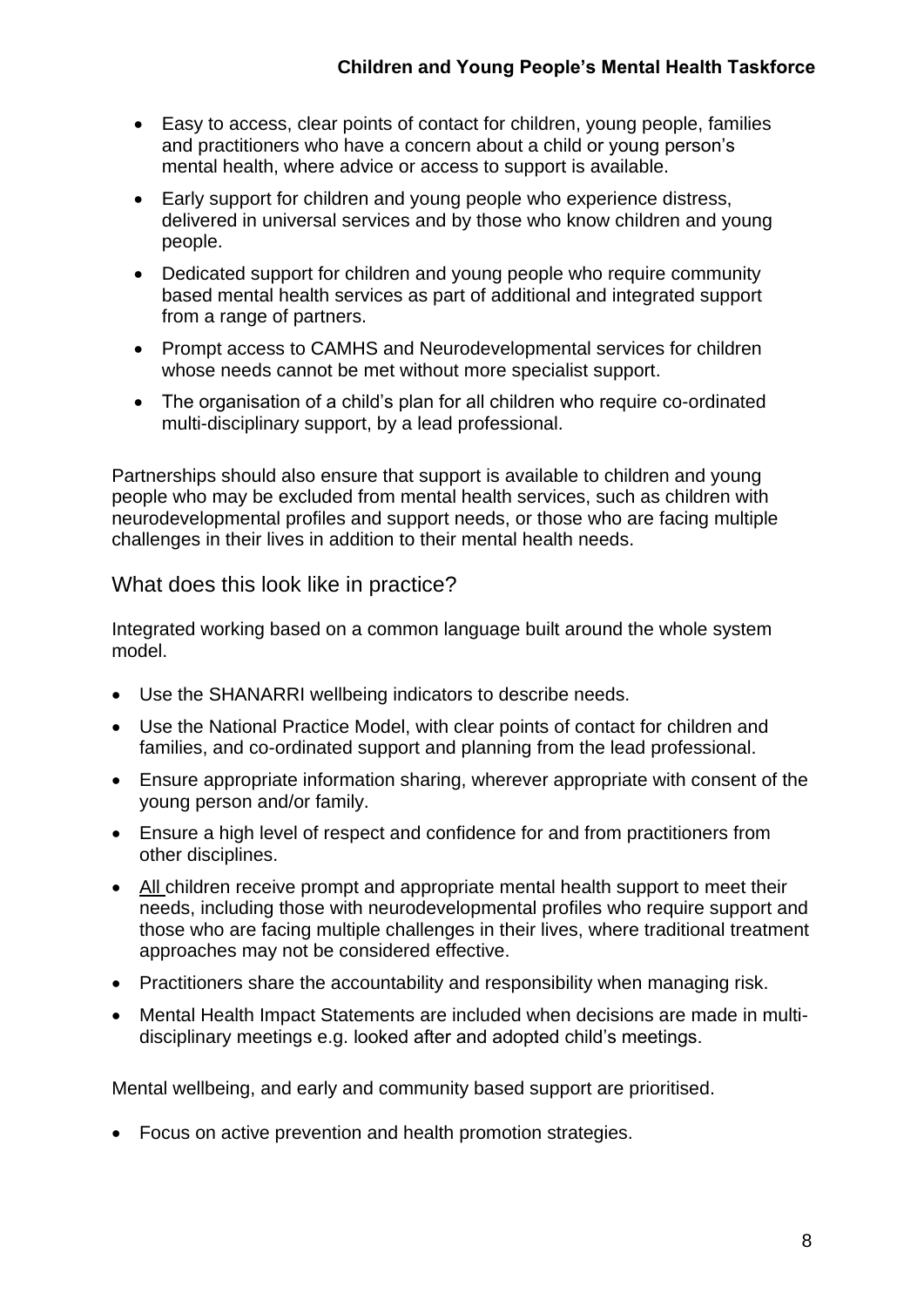- Support children, young people, parents and carers to have conversations around mental health and neurodiversity with practitioners they already have a relationship with.
- Encourage evidence based parenting programmes and family support, a wholefamily focus, which can be delivered by a range of practitioners.
- Promote whole system, multi-disciplinary support for children who require additional support.
- Provide accessible 'one-stop' integrated services in communities where young people would make use of them.
- Facilitate early help seeking and collaborative intervention strategies that consider professional, self-help, peer support and community interventions.

Children, young people and families are involved in shared decision making around their own mental health and wellbeing.

- Emphasise the range of self and community approaches that do not involve the input of mental health professionals.
- Prioritise shared decision making which actively engages children and parents/care givers.
- Build interventions around collaboratively agreed plans.
- Discuss and monitor the outcomes that are being sought from the outset.
- Develop agreed approaches to reduce the level of support and intervention.

# The Foundations for improving Children and Young People's Mental Health

The whole system model described emphasises early intervention and prevention. There is incontrovertible evidence that strong relational health is a key factor in reducing negative outcomes in relation to emotional and mental health and wellbeing. It is also clear that effective early responses to need result in improved outcomes. It is therefore critical investment decisions are informed by an early intervention and prevention approach that will support the team around the child to provide universal, early and additional support. Resourcing must support the whole system model by investing fairly in early intervention as well as specialist and crisis support. To achieve this ambition some work may be required to ascertain the totality of current spend on children and young people's mental health, investigating budgets at both a national and local level.

**Recommendation 5 - Scottish Government and COSLA should support future investments in children and young people's mental health that prioritise early intervention and prevention approaches.**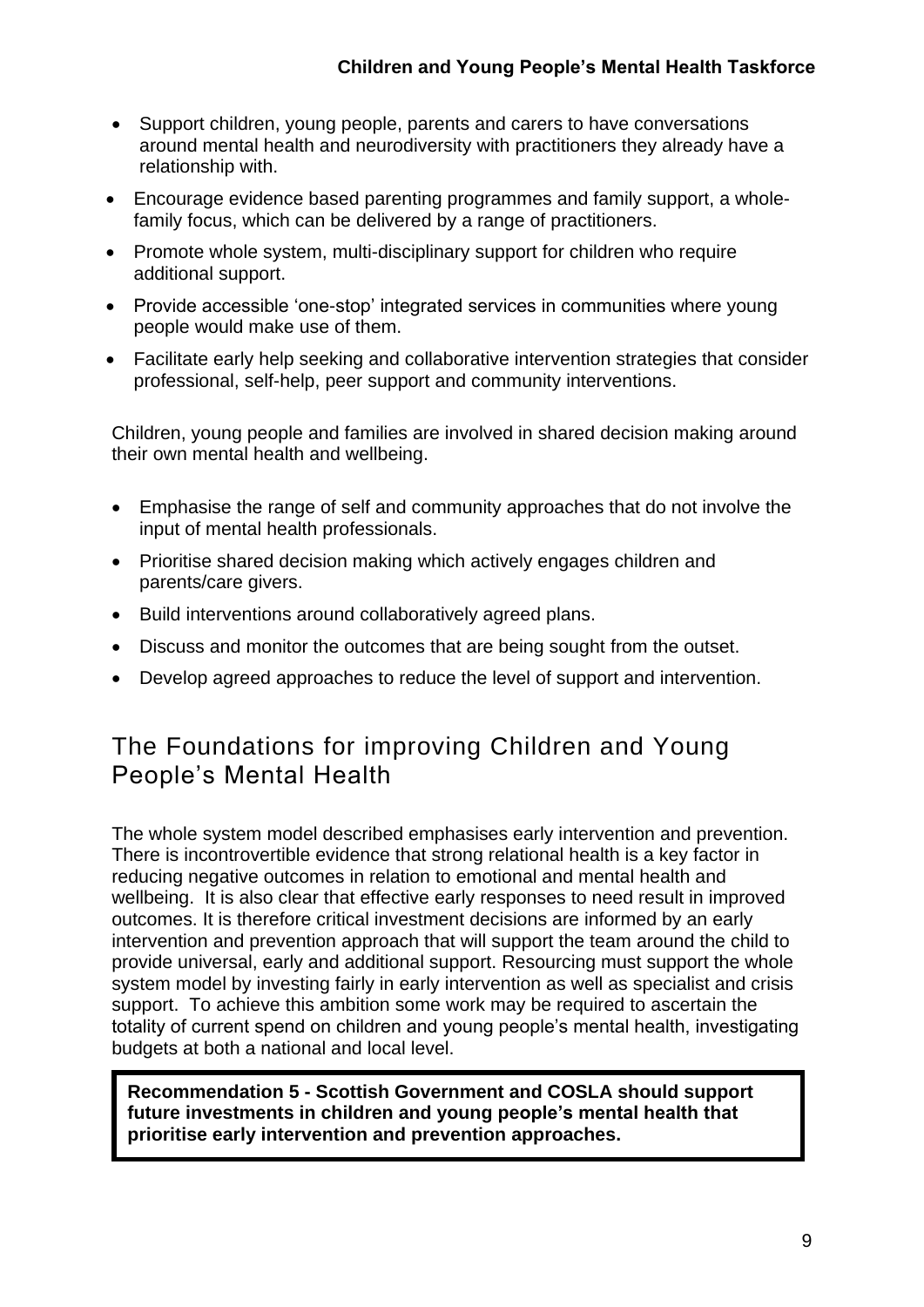A long-term, preventative approach is required and the advice of workstreams intends to complement the whole systems approach.

The ambition is summarised well by the Mental Health Policy Commission's recent report:

By systematically deploying evidence-informed practices and programmes that maximise resilience and minimise risk factors, it is within our grasp to halve the number of people living with life-long mental health problems in a generation. What is required is transformational change that embeds prevention in all policies and practices that affect young people. **(Mental Health Commission)<sup>1</sup>**

Further supporting information can be accessed at the following link:

*[https://www.birmingham.ac.uk/Documents/research/policycommission/Investing-in-a-](https://www.birmingham.ac.uk/Documents/research/policycommission/Investing-in-a-Resilient-Generation-Executive-Summary-and-Call-to-Action.pdf)[Resilient-Generation-Executive-Summary-and-Call-to-Action.pdf](https://www.birmingham.ac.uk/Documents/research/policycommission/Investing-in-a-Resilient-Generation-Executive-Summary-and-Call-to-Action.pdf)*

A preventative approach, with a resilient generation of children, and resilient families and communities, can form the foundational building blocks in the Taskforce's model for improving the mental health of Scotland's children and families. The Taskforce is investigating what these building blocks need to be to create a whole system approach to children and young people's mental health that ensures the right help at the right time.



*Recommendation 6 - The Taskforce has begun to identify a set of building blocks integrating the recommendations of all its workstreams. These will embed prevention* **and best practice** *in all our work with children, young people and their families. Scottish Government and COSLA should ensure future approaches to children and young people's mental health are based on these building blocks.*

These building blocks would help local CSPs to frame and reinforce both their local approach and contribution to the national performance framework. They would supplement not replace GIRFEC and children's services planning arrangements. This framing would be designed to help; partnerships, families and communities plan

<sup>1</sup> <sup>1</sup> Burstow, P., Newbigging, K., Tew, J., and Costello, B., 2018. Investing in a Resilient Generation: Keys to a Mentally Prosperous Nation. Birmingham: University of Birmingham.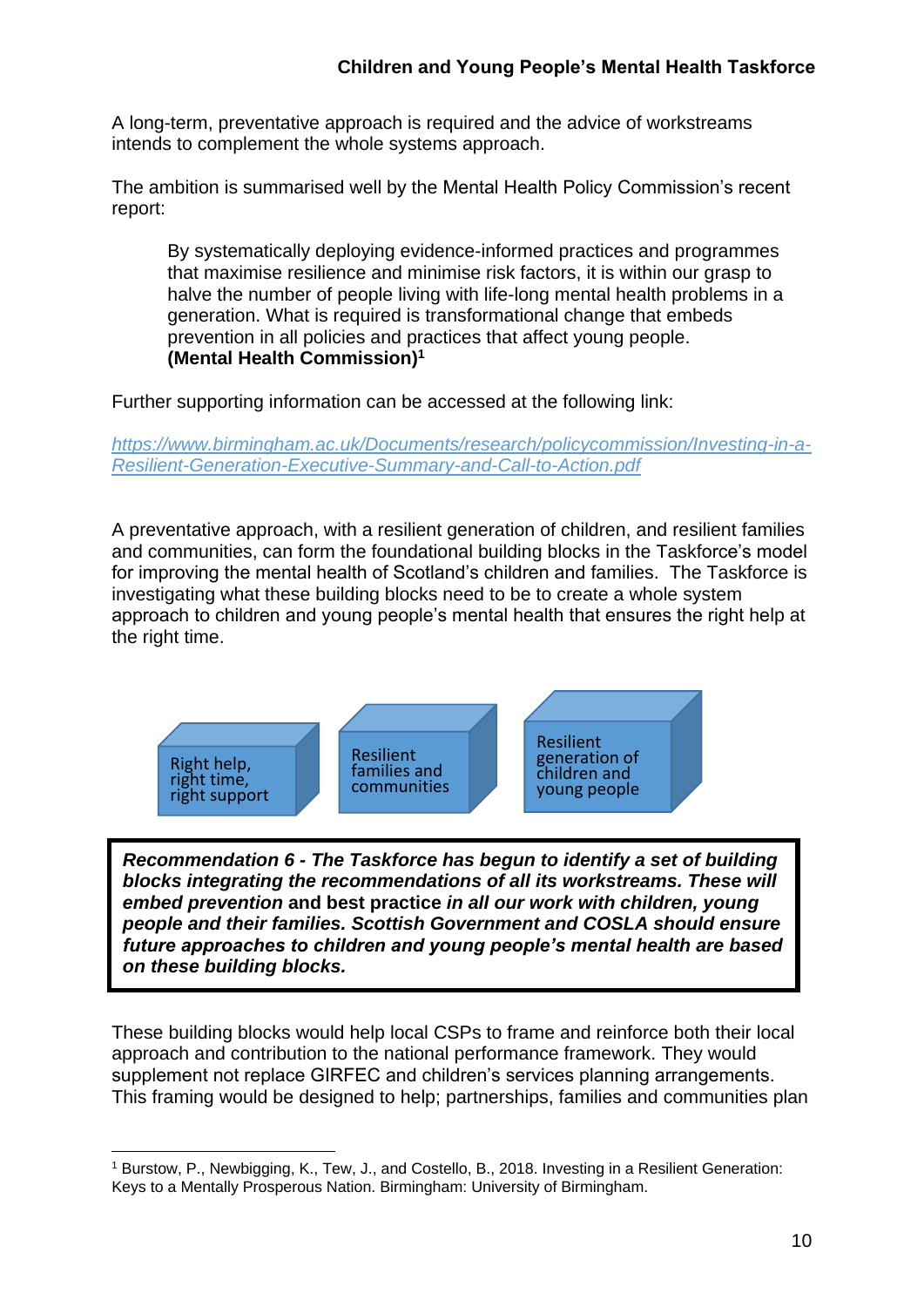and organise their role and contribution in ways that are well informed by evidence, to embed preventative approaches and support transformation change

The Taskforce endorses straightforward principles and approaches that are built on the key recommendations of all the workstreams. This approach has been informed by; Birmingham University's Mental Health Policy's Commission's 'Four Building Blocks for Building a Resilient Generation' (Appendix 1), Glasgow's 'Healthy Minds Framework' and Fife's 'Our Minds Matter' strategy (Appendix 2).

To illustrate this principle, foundation building blocks supported by the work of the Generic and At Risk Workstreams for example, might look like:

| <b>BUILDING BLOCK</b>                                          | <b>LOCAL FOCUS</b>                                                                            |
|----------------------------------------------------------------|-----------------------------------------------------------------------------------------------|
| <b>Resilient generation</b><br>of children and<br>young people | Build emotional health from early childhood                                                   |
|                                                                | Focus on health and wellbeing in schools through<br><b>Curriculum for Excellence</b>          |
|                                                                | Peer support                                                                                  |
|                                                                | Effective use of digital platforms                                                            |
| <b>Resilient families</b><br>and communities                   | Enhanced perinatal support                                                                    |
|                                                                | Support good parenting practice in the early years                                            |
|                                                                | Parenting programmes                                                                          |
|                                                                | Family support for those facing difficulties                                                  |
|                                                                | Network of youth and community supports                                                       |
| <b>Right help, right</b><br>time, right support                | Responding early to the first signs of distress                                               |
|                                                                | <b>Full implementation of GIRFEC Practice Model</b>                                           |
|                                                                | A network of support around the child, as part of GIRFEC                                      |
|                                                                | Support for effective transitions between life stages, for<br>example into nursery and school |

The Taskforce and its workstreams will develop the building blocks model, adding detail to the key building blocks that will support all families, communities and partnerships to develop their local approaches and contributions to achieving good mental health for every child and young person.

These building blocks will achieve:

• Improved health and wellbeing and life chances of all children, young people and their families in the area.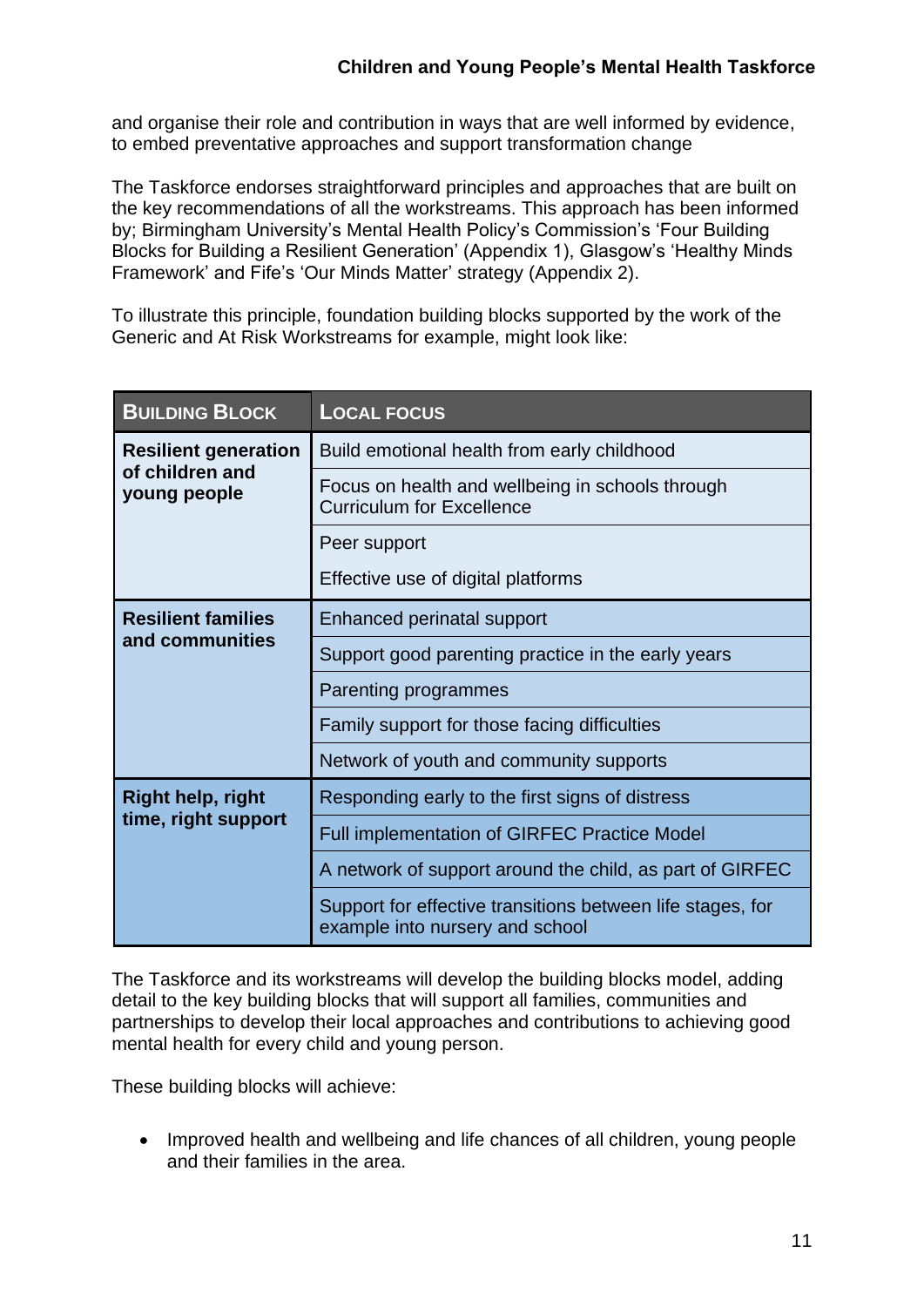- Children, young people and families being more empowered to manage their own mental health and make the best use of the support available to them.
- Children and young people's mental health needs being identified and appropriately responded to earlier.
- Improvement in access to appropriate mental health assessment and treatment, with reductions in waiting times for specialist mental health services.
- Reduction in children and young people being passed from one place to the other via inter-agency referrals.
- Greater continuity in the adults that are providing support to children, young people and families.

The Centre of the Developing Child at Harvard University, have published a set of design principles based on child development and the capabilities of adults<sup>2</sup>. These principles are designed to guide policymakers and practitioners across sectors to redesign policy and practice in improving outcomes for children and families and would support the aims of the workstreams. These are:

- Support responsive relationships for children and adults;
- Strengthen core life skills:
- Reduce sources of stress in the lives of children and families.

The Taskforce strongly supports tackling the provision of support by taking a whole system approach, which progresses the Delivery Plan's concept of a hub-based approach. While the GIRFEC framework and national practice model are in place, much more needs to be done to ensure it is being implemented consistently across Scotland and for all children and young people.

# Support for Innovation and Change

To develop and expand mental health support and services for children and young people it is vital that the Taskforce is informed by what works. The Taskforce should enter an innovation phase that will support a series of 'pathfinders' to establish and test new models of children and young people's mental health programmes. These pathfinders will help children and young people in the immediate term, while also helping to clarify what will work in the long term to enhance children and young people's mental health services.

The Taskforce has seen examples of current good practice across the country however innovation and creativity are needed to establish the whole system approach described above. This approach would begin to fill an already identified gap with the potential for scaling and replication. In the long term we would look to see partnerships drawing on this learning in response to demand.

 2 Centre on the Developing Child at Harvard University (2017). Three Principles to Improve Outcomes for Children and Families. [http://www.developingchild.harvard.edu](http://www.developingchild.harvard.edu/)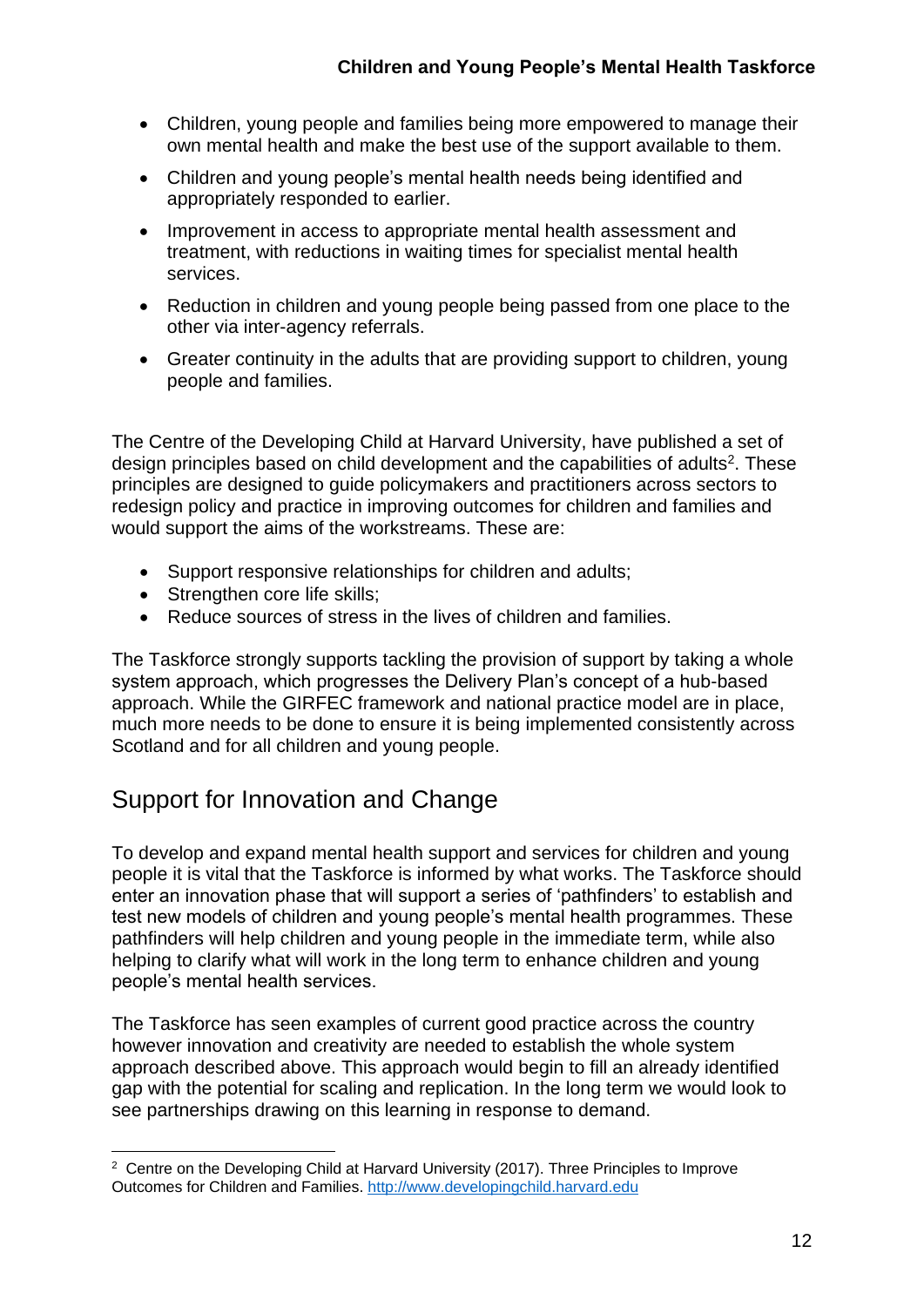**Recommendation 7- In order to reinforce the requirement to take action and responsibility as part of a whole system, the Scottish Government and COSLA should jointly commission a small number of pathfinders in different parts of Scotland.**

Pathfinders should involve collaboration with CSPs, the endorsement of the relevant NHS Board and Primary Care community and a strong role for the third sector.

Proposals should include:

- How the area's Children's Services Partnership will improve. This should include what is currently being delivered across its universal, additional and targeted services and should involve professionals from across a range of organisations and services, including CAMHS.
- Potential priority and high risk groups within the whole systems approach, such as; pre-birth to five year olds, children and young people of school age out of the school system, young adults 16-25 not in education, employment or training and children and young people who require support between what is available through universal services and specialist CAMHS services.
- How the GIRFEC framework will be used effectively across primary care, specialist services and community services
- How the active involvement of children, young people and their families can be developed and improved to achieve an effective local approach that is trusted and has their confidence.

Pathfinders should be provided with:

- Funding and support resources, such as data and information.
- Support to identify and focus on two or three key and distinct issues and to learn from other models, both within and out with the children's services sector.

This is a particular priority for ensuring children and young people who are currently at risk of not being able to access services to get the right help at the right time. Pathfinders will therefore have to actively engage with some of those communities of children. Early suggestions from the At Risk workstream include a need for pathfinders to focus on:

• A coherent response for those children at heightened risk of poor mental health outcomes as a result of experiences of poor relational health in early childhood. These tests will require to adopt an attachment focussed, relationship based approach and will best be delivered in family homes and community resources and should be led by organisations with experience of family support.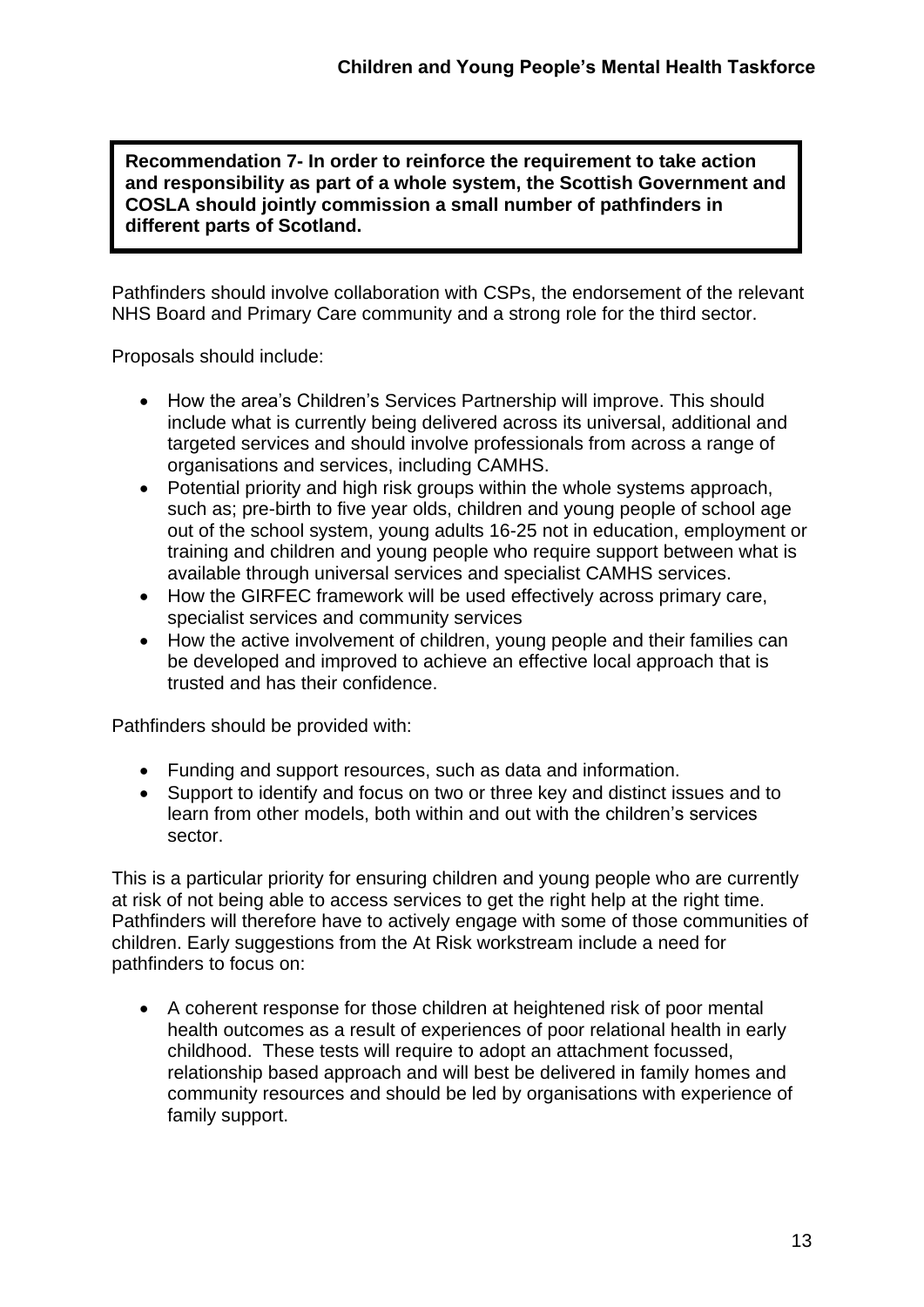• A coherent approach across the Pathfinders to ensure early and effective perinatal support is in place for those families at heightened risk of poor mental health in the perinatal stages.

It will be for Community Planning and Children's Service Planning Partnerships to design their responses, but these should be tailored in a manner which allows the test, learning and review process to the applied effectively.

The Neurodevelopmental and Specialist CAMHS Workstreams emphasise the need for professionals who are working in CAMHS and Neurodevelopmental services to provide support to the Pathfinders, within a 'whole system' model in support of children and young people's mental health. It is vital they are committed to developing and learning as part of these local Pathfinders and will be supported to do so.

# **Technology**

The Taskforce recognise the continuing challenges regarding information sharing and the systems required to support this. However integrated electronic information management systems, accessible by key partners, would enhance integrated assessment and planning, speed up decision making, and safeguard the interests of children and families.

**Recommendation 8 - Scottish Government and COSLA should provide support to local partnerships to develop fit for purpose systems for sharing information digitally to better support children, young people and families in line with GIRFEC.**

As identified by the Chair of the Taskforce and the young people of the Youth Commission on Mental Health Services, digital platforms can also be better utilised to provide helpful advice and support to children, young people and families. This may include but is not restricted to: general health and wellbeing advice; self-help support; information about local services (including advice on where to get support in a crisis); clinical interventions; and the potential for real time interface with professionals who are proving support.

**Recommendation 9 - Scottish Government and COSLA should endorse further exploration of the digital solutions children, young people and their families would find useful. This should include consideration of the needs of those accessing CAMHS and neurodevelopmental services, as well as those who are looking for tools to support their wellbeing.**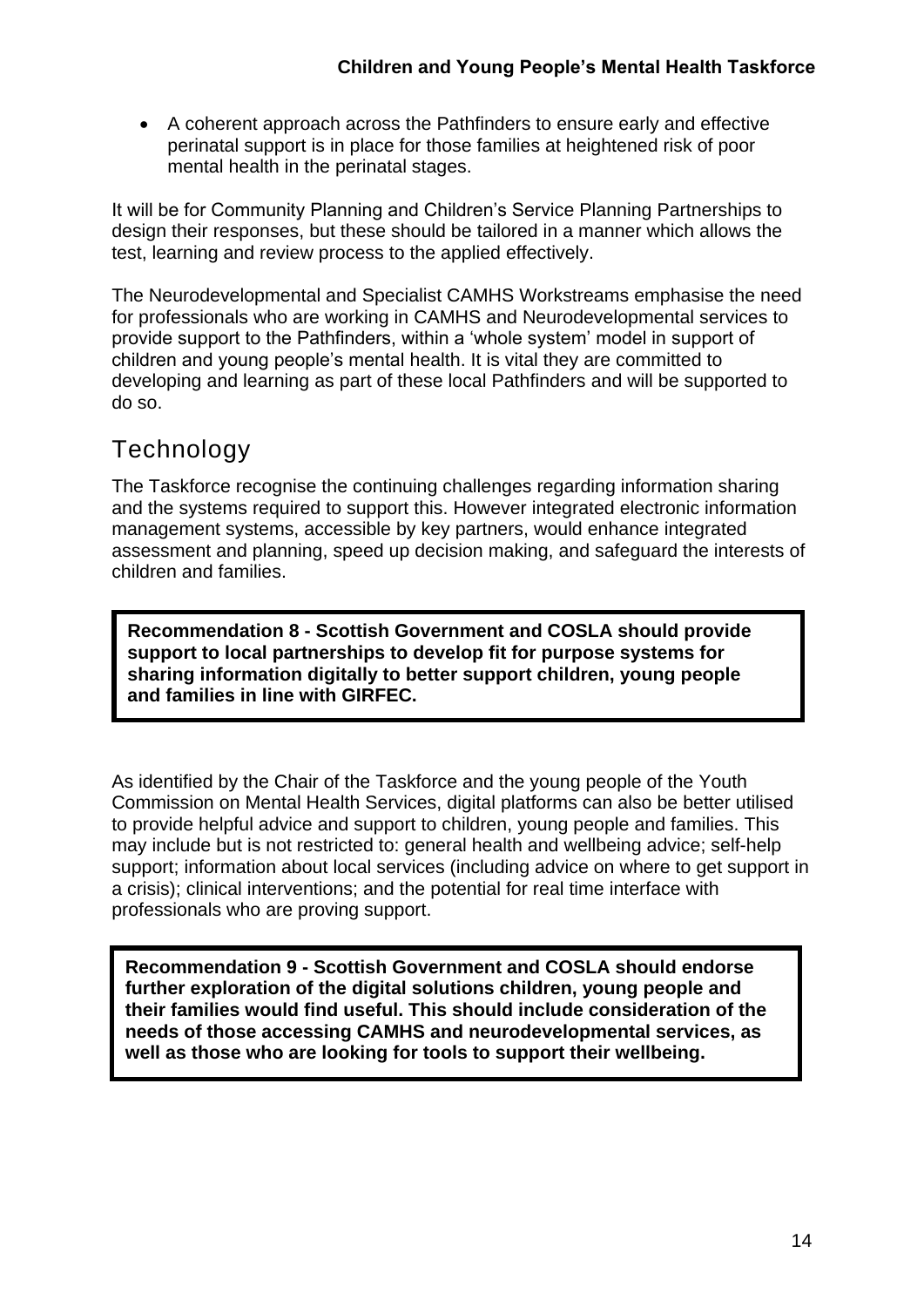# Child and Adolescent Mental Health Services

If parents and/or professionals think a child has a problem that requires help, there probably is….we may not be sure what it is, but it's very likely that there will be more than one problem.... and these problems will overlap (**Professor Chris Gillberg**) 3

The Taskforce is clear on the message that there must be a 'single door' approach when children, young people, their families or those who support them seek help, and that professionals from across the multi-agency workforce will successfully work together to ensure this, as part of the whole system.

There is a recognised level of inconsistency in Specialist CAMHS and Neurodevelopmental service (including: community paediatricians, paediatric nurses in the community, speech and language therapists, occupational therapists, and physiotherapists) specifications across Scotland. This incorporates variance in: age range, criteria, capacity and professionals available within these services.

In the Taskforce delivery plan published in December 2018, both the Specialist CAMHS and Neurodevelopmental workstreams committed to developing a specification for Ministers and COSLA setting out the key service requirements within the model of GIRFEC.

#### Service Performance

The Taskforce have found that, the performance of CAMHS and Neurodevelopmental services across Scotland are inconsistent. There is a lack of direct proportionality with resource and demand (e.g. some areas are doing better with more referrals and less resource).

**Recommendation 10 - Building on existing work, the Scottish Government should commission a quality/performance improvement plan to improve consistency, in the short term, of CAMHS performance and CAMHS acceptance criteria. This will be of particular importance given the £4m investment in CAMHS to ensure there is a measurable improvement, in line with Taskforce recommendations, as a result of this investment.**

#### Recommended Performance Standards

There is unhelpful variation across Scotland regarding the composition and function of specialist CAMHS teams, and this impacts on the treatments and services they offer, resulting in inconsistency in referrals that they accept and do not accept. Though this reflects the different structures and services across the country, it could be improved to meet the needs of children, young people and their families.

<sup>1</sup> <sup>3</sup> The Mental Health and Neurodevelopmental Needs of Children and Young People – The ESSENCE Model - Professor Chris Gillberg, 29.03.19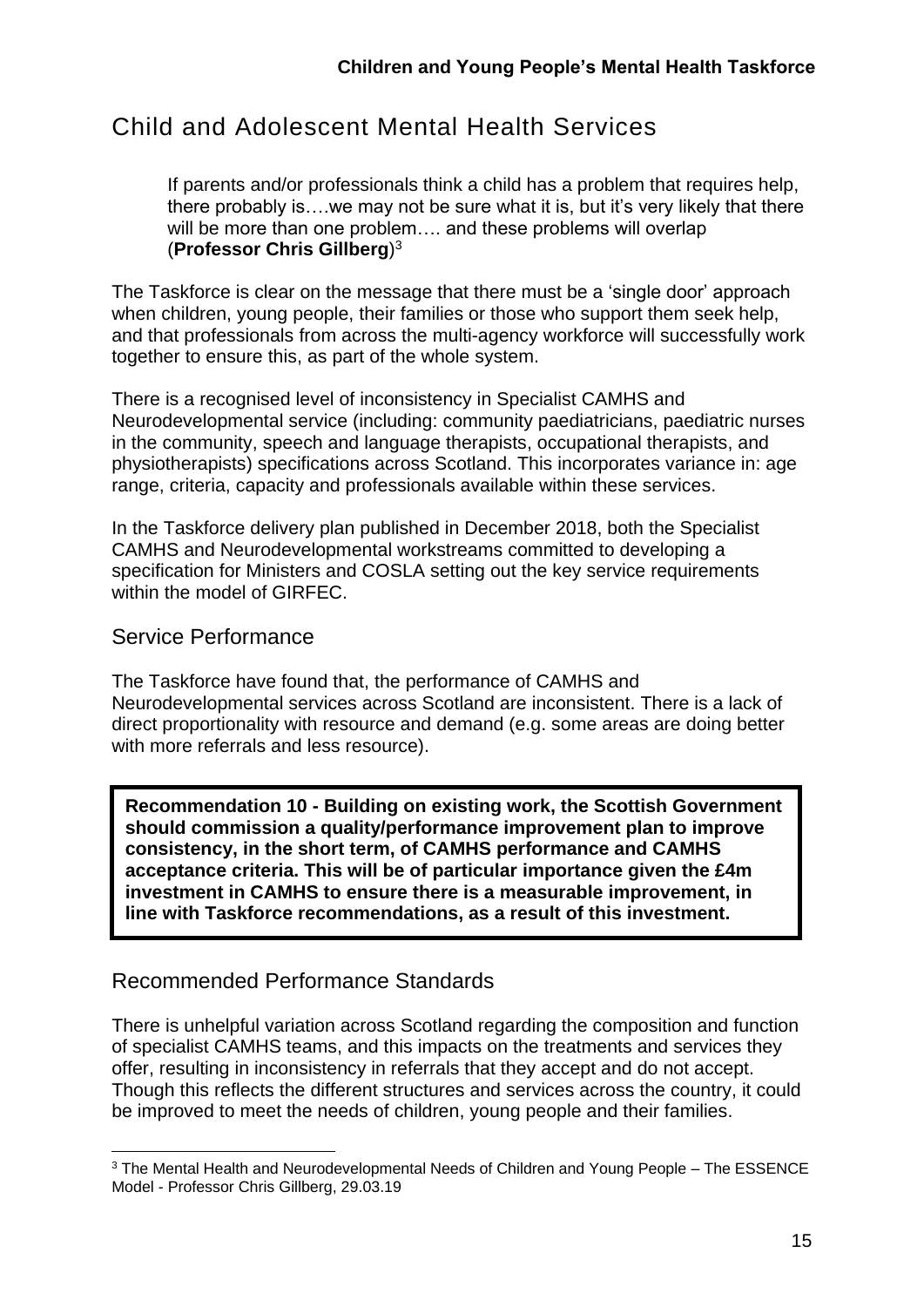It is suggested that these standards should be discussed with the CAMHS workforce and other stakeholders, and should take account of capacity modelling data for Health Boards across the country, and learning from development work including the pathfinders described. They should seek consistency and best practice with regard to:

- The provision of support and treatment to young people as required, until their eighteenth birthday;
- Steps should be made to explore how support and treatment can be extended to their twenty sixth birthday for anyone with care experience;
- Inclusive referral criteria:
- The provision of crisis support;
- Pathways for whole system support for children who are best assisted by other services;
- Improved transition to adult services;
- Systems for collecting data for measurement and audit purposes.

# Putting the experiences and voices of children and young people at the centre

Throughout its work the Taskforce has recognised that children and young people should be at the centre of creating solutions designed for them. The Youth Commissioners on Mental Health have emphasised the need for co-designed solutions. Children and Young People's Mental Health services will not be fit to serve children and young people unless they are actively engaged in their creation.

**Recommendation 11- Scottish Government and COSLA should commission means to ensure recommendations and actions required for their implementation are co-designed and co-produced in partnership with children and young people going forward.**

# Supporting and Developing the Multi Sector Workforce

Working with children and young people with mental health support needs is rewarding but can be challenging and attention needs to be paid to ensuring staff feel valued and supported in their work. There are opportunities to improve recruitment and retention through measures such as protected learning time and prioritising staff well-being. Key to supporting the workforce is having the right training and development in place, and this has been a focus of the Workforce Workstream over the last six months.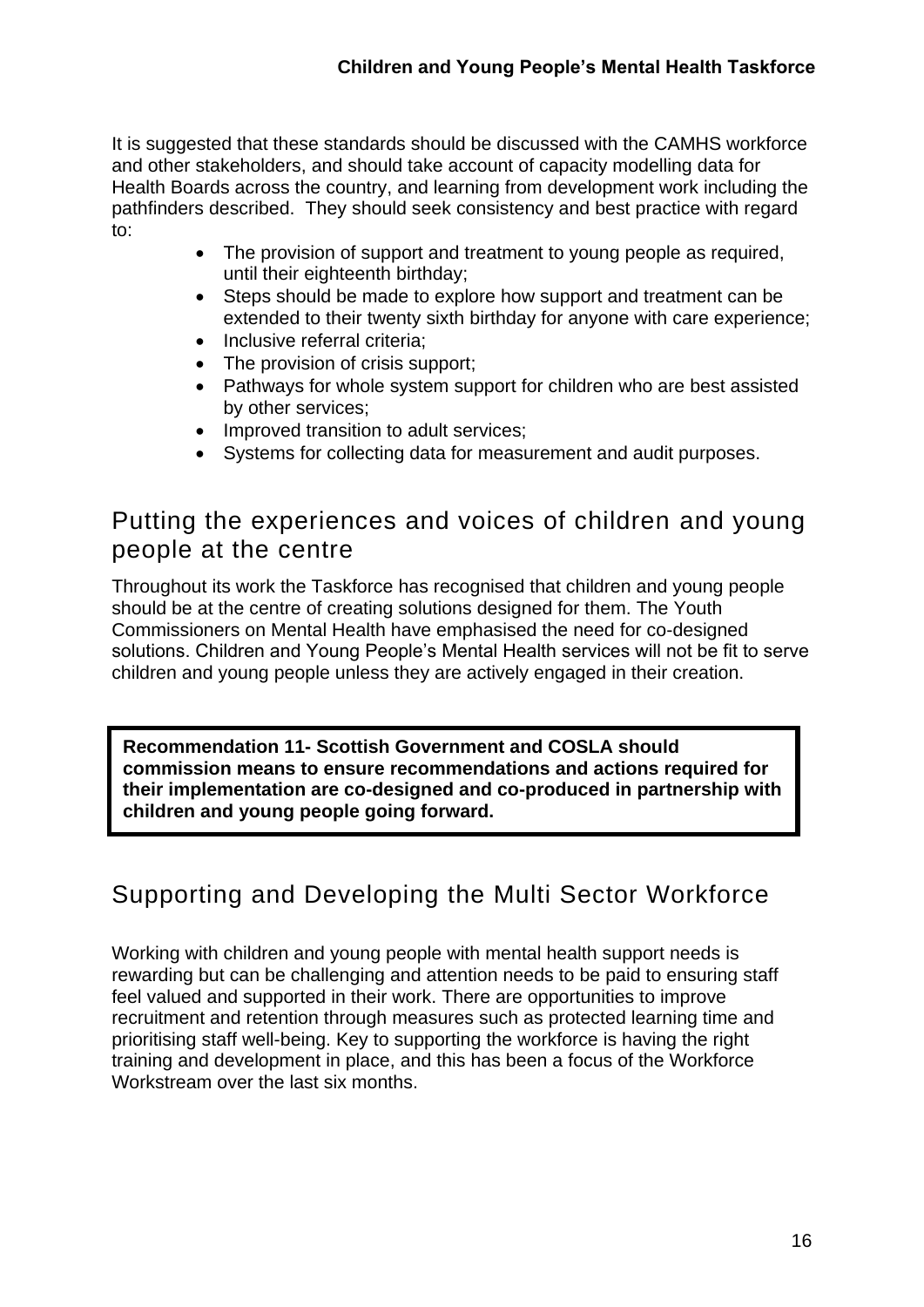**Recommendation 12- Scottish Government and COSLA should support the implementation of a programme of education and training for the multi-sector workforce in support of the Taskforce's ambitions for a whole system approach model.**

#### **Principles**

This multisector workforce training approach should be underpinned by a number of key principles:

- Workforce development should build upon GIRFEC and the National Practice Model principles.
- A workforce model should support collaborative working across early years, schools, primary care, further and higher education and community settings.
- Professionals who work across all the services children, young people and their families access, and work together to support children and young people's mental health and neurodevelopmental needs should, where practical, be trained together. This will allow greater understanding of the expertise of and challenges faced by those working together.
- The development of the workforce should include a knowledge and skills framework with 4 levels based on contact with, and competencies required, to work with children, young people and families rather than sector, discipline or employer.

#### Levels

- **Informed-** all staff in the Scottish workforce including those working in health, social care and third sector settings.
- **Skilled-** staff who have direct and/or substantial contact with children, young people and their families.
- **Enhanced-** staff who have more regular and intense contact with children, young people and their families who may be at risk of, or be affected by, mental health and wellbeing concerns.
- **Specialist-** staff who, by virtue of their role and practice setting, provide an expert specialist role in the assessment, care, treatment and support of children and young people and their families who have mental health and neurodevelopmental support needs that cannot be met at the earlier levels.

The following cross cutting themes should be covered at all levels:

- Child, adolescent and family development, including neurodiversity,
- Engaging with children, young people and families;
- Mental health and wellbeing across perinatal and infant periods, as well as across childhood, adolescence and young adulthood;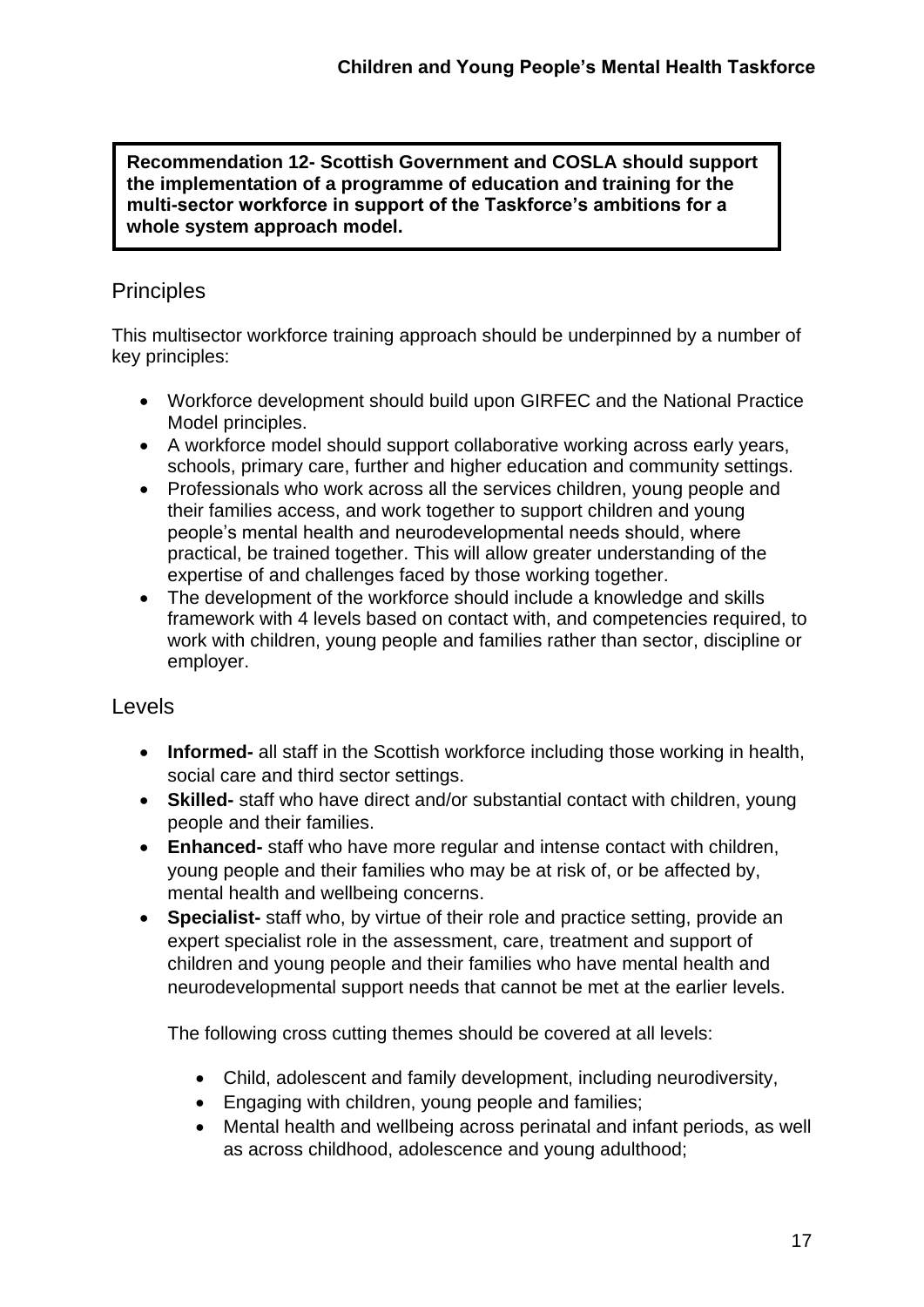- Assessment, formulation and diagnosis, where appropriate, of difficulties including neurodevelopmental diversity;
- Evidence based support and interventions aimed at strengthening attachment, parenting and family relationships.

# Identified Education and Training needs

**Public health approach** - A public health approach to enhance knowledge and awareness about the spectrum of mental health and wellbeing, highlighting universal human emotional experience (across the whole range of developmental stages, including the perinatal period and infancy), as distinct from mental health problems. This work would include specific areas; such as neurodiversity, ACES/Adversity/Trauma, and Suicide prevention, as well as the importance of evidence-based promotion, prevention and early intervention work to support mental health and wellbeing.

**Suicide Prevention -** Training delivered to all sectors of the children and young people's workforce that links to the Mental Health Improvement and Suicide Prevention Framework, and the Strategic Workforce Development Plan, including a universal resource on mental health improvement and suicide prevention.

**Undergraduate mental health training** - Building on the work already underway, formulation of mental health training to be included in refreshed undergraduate curricula for relevant sections of the wider children and family's workforce, including teachers, social workers, health visitors and school nurses. Much of this would map onto the broader education and training needed for the skilled, enhanced and specialist workforce described below.

**Adverse Childhood Experiences (ACES) /Adversity/Trauma/ Resilience-** To apply the best evidence base in terms of the consolidation and development of staff skills and knowledge and maintain well-being in the face of demanding roles, particularly where a requirement for ongoing relational engagement is key;

- The NES (2017) *Transforming Psychological Trauma: Knowledge and Skills Framework for the Scottish Workforce* is a robust, evidence-based framework and should be used to support workforce planning and subsequent training development and implementation.
- Reflective practice or clinical supervision structures to be planned to focus on support for staff to deliver safe, high quality, evidence-based, relational approaches while maintaining their own resilience and wellbeing.

**Delivery of a one-year development plan for staff who are new to work in Children and Young People's Mental Health (CYPMH) services** - To include the above topics delivered at a skilled and enhanced level, as well as additional training on physical health monitoring. This is likely to be particularly relevant for nurses and Allied Health Professionals (AHPs) joining CYPMH services.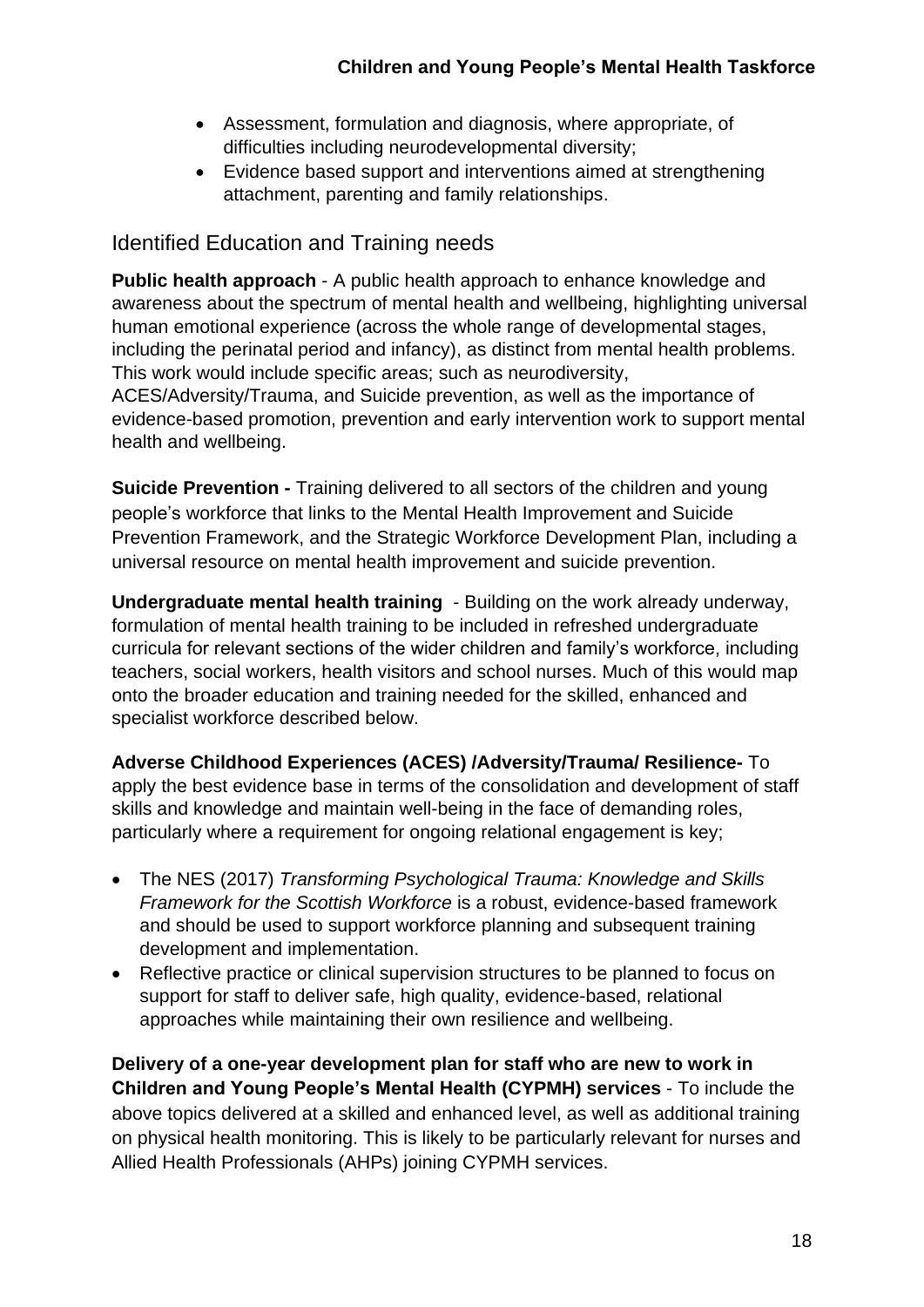**Education, training and practice support in evidence-based psychological interventions-** To cover the range of promotion, early intervention and intervention for the spectrum of mental health and wellbeing across the perinatal, infant, child, adolescent and young adult periods. Also to continue to develop supervisors in specific evidence based psychological therapies who can maintain and develop the quality of the interventions.

Implementation of Workforce education and training

Effective delivery of education and training that leads to changes and improvements in practice will require significant consideration of implementation factors. These will include:

- a) The availability of resources and tools to guide selection of usable evidence-based approaches and interventions.
- b) Leadership, organisational and competency factors
- c) Supervision/Coaching
- d) Protected and resourced learning time

**Recommendation 13- Scottish Government and COSLA should work with partners to ensure that the supply of well-trained staff is maintained and expanded. This should include working alongside the Third Sector on a recruitment drive for children and young people's mental health services to attract bright, compassionate people of all ages and backgrounds to this work.** 

Once recruited, the workforce should be encouraged and supported within their organisations through ongoing training, career advancement opportunities and wellbeing initiatives.

Scotland is changing in terms of breaking down the stigma surrounding mental health and neurodevelopmental profiles of need and the GIRFEC framework provides a holistic approach to children's health and wellbeing. Young people in particular now speak more openly about their mental health and neurodevelopmental needs and have lobbied, along with their families, for mental health to be regarded as important as physical health. The Taskforce is committed to improving mental health and neurodevelopmental services and responses for children and young people across Scotland, which promote good mental health, intervene early when problems develop and provide high quality specialist input when needed. This requires a motivated, skilled and supported workforce to deliver these aims and to meet increasing requests for help from services.

Recent media attention and political and public scrutiny have often been negative and critical of services and those who work within them. There is a need to create a positive narrative around working in this area and lessons can be learned from other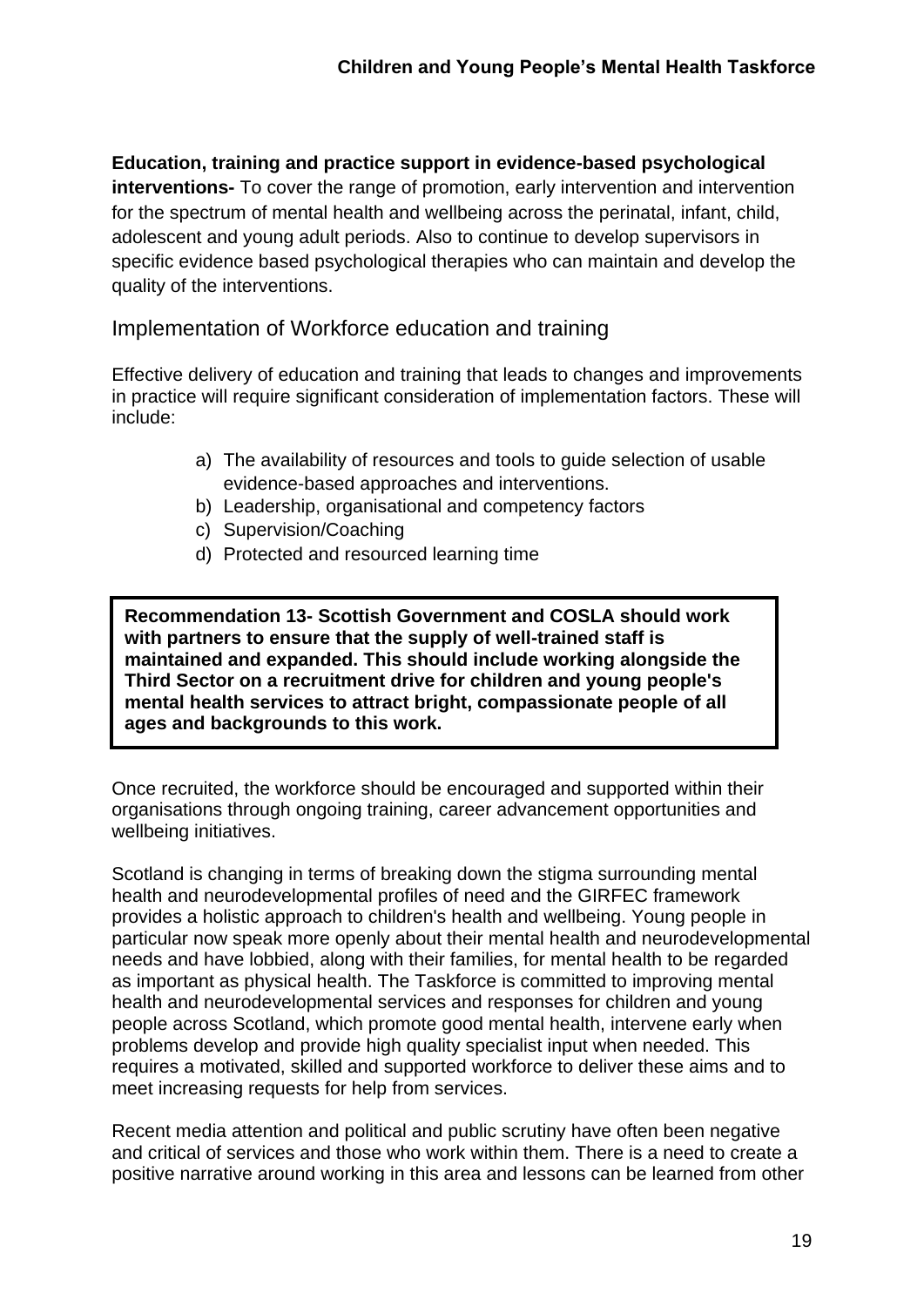parts of the UK where high-profile media campaigns and recruitment drives have proven successful.

Working with children and young people with mental health and neurodevelopmental support needs can be challenging because of the nature of their difficulties which are often in the context of physical health, family and social adversity. However, the right input can transform their lives for the better, allowing them to flourish and meet their potential.

At the enhanced and specialist levels of practice there are also opportunities to increase the supply of allied health professionals and psychologists and to increase the number of nurses and doctors working in children and young people's mental health. This can be done by expanding training numbers as well as by promoting inservice development opportunities.

There are opportunities to improve recruitment and retention through measures such as protected learning time and prioritising staff well-being.

Across universal and third sector organisations there are also opportunities to increase the availability of skilled staff in counselling, psychotherapy and other therapeutic interventions.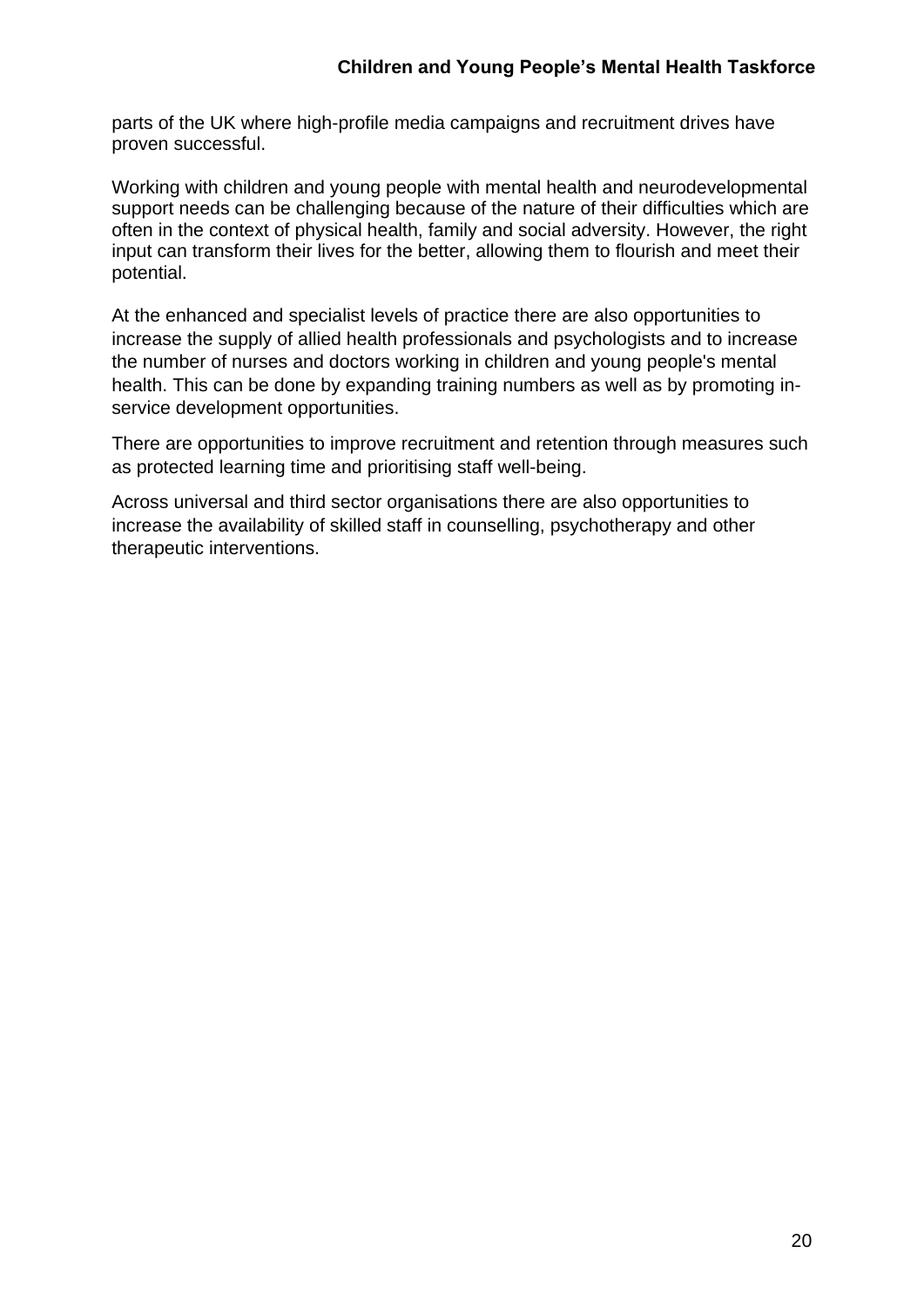# APPENDIX 1:

#### **Mental Health Policy Commission – Investing in a Resilient Generation: four building blocks (2018)**

| <b>Building block</b>                                                           | Local focus to build the resilience of young people                                                                                                                                                                                                                  |
|---------------------------------------------------------------------------------|----------------------------------------------------------------------------------------------------------------------------------------------------------------------------------------------------------------------------------------------------------------------|
| Positive family, peer,<br>and community<br>relationships                        | Enhanced perinatal support with a specific focus on the mental health<br>of mothers and infants                                                                                                                                                                      |
|                                                                                 | Parenting programmes, which include fathers, where possible, and<br>have a whole-family focus                                                                                                                                                                        |
|                                                                                 | Intensive support for families facing difficulties, building on the Family<br>Recovery Project model with embedded mental health expertise                                                                                                                           |
|                                                                                 | Investing in the social infrastructure of communities with a stronger<br>focus on the needs of young people                                                                                                                                                          |
| <b>Minimise adverse</b><br>experiences and<br><b>exclusions</b>                 | Ensure vulnerable families and young people have a secure base<br>within the community in terms of income, housing, and access to health,<br>education, and employment - using a combination of universal provision<br>and targeted approaches such as Housing First |
|                                                                                 | Community and family-based approaches to reduce harm caused by<br>identifiable Adverse Childhood Experiences, such as abuse, domestic<br>violence, bullying, or victimisation                                                                                        |
| <b>Mentally friendly</b><br>education and<br>employment                         | Whole-school Social and Emotional Learning programmes that are<br>universal but can offer additional support for more vulnerable children                                                                                                                            |
|                                                                                 | Whole-school approaches for addressing harmful behaviour,<br>particularly bullying, substance abuse, and reducing exclusions                                                                                                                                         |
|                                                                                 | Supporting successful transitions in education (eg, primary/secondary<br>school transition) and into employment                                                                                                                                                      |
|                                                                                 | Encouraging employers to support the mental well-being of their<br>workforce and make public reporting on employee engagement and<br>well-being a requirement                                                                                                        |
| <b>Responding early</b><br>and responding well<br>to first signs of<br>distress | Accessible and friendly 'one-stop-shop' services for young people - eg,<br>the Australian Headspace model or the Tavistock-AFC Thrive model<br>here in the UK. The best services are those that are co-designed with<br>young people and their families              |
|                                                                                 | An inclusive approach that involves family and friends in developing<br>understanding and support, and that addresses social, relationship, or<br>identity issues that may underlie young people's mental distress -<br>eg, Open Dialogue                            |

Table 1: Local action to build a resilient generation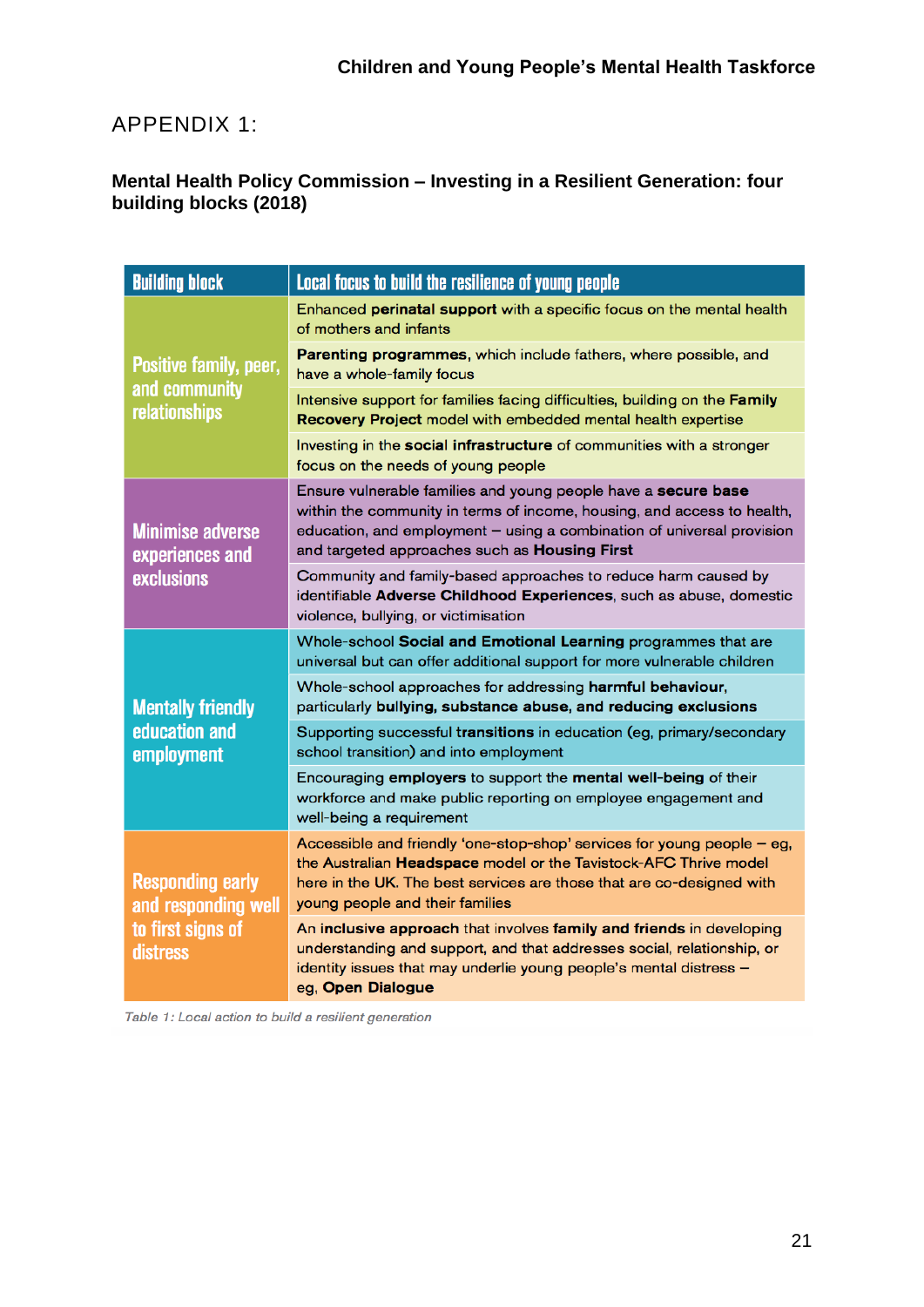## APPENDIX 2:

#### **NHS Glasgow City and Greater Clyde – Healthy Minds Framework**



This strategy is underpinned by tackling poverty, disadvantage & inequalities<br>as well as having GIRFEC core values and principles at the heart of it.



#### **Fife Health and Social Care Partnership – Our Minds Matter**

Fife's Health and Social Care Partnership and its Children's Services Partnership have introduced, **Our Minds Matter,** a strategy to support young people's emotional wellbeing. Their 3 tiered approach is based on working with children, young people, their families and every member of the workforce, including volunteers who are involved in their support. It focusses on how best to provide additional support alongside universal and preventative services (using the building block language of "responding well and responding early to first signs of distress", "Investing in a Resilient Generation" and "Guiding thru the service maze"). The strategy provides additional support that is:

- ✓ **available to Fife young people based on their needs**.
- ✓ uses the **Child Wellbeing Pathway** along with the **Contextual Assessment of Anxiety Framework**
- ✓ applies **Core Fife Resources** e.g. Seasons for Growth and 7 Habits for Teens
- ✓ **involves partners** (e.g. parents and/or other professionals) in assessing and responding to individual children's needs
- ✓ gives **access to appropriate information** to partners and young people at a suitable level
- ✓ **listens to** and **coaches** young people to support them to be **resilient** and explore **solutions**.
- ✓ **refers to locally available support** services.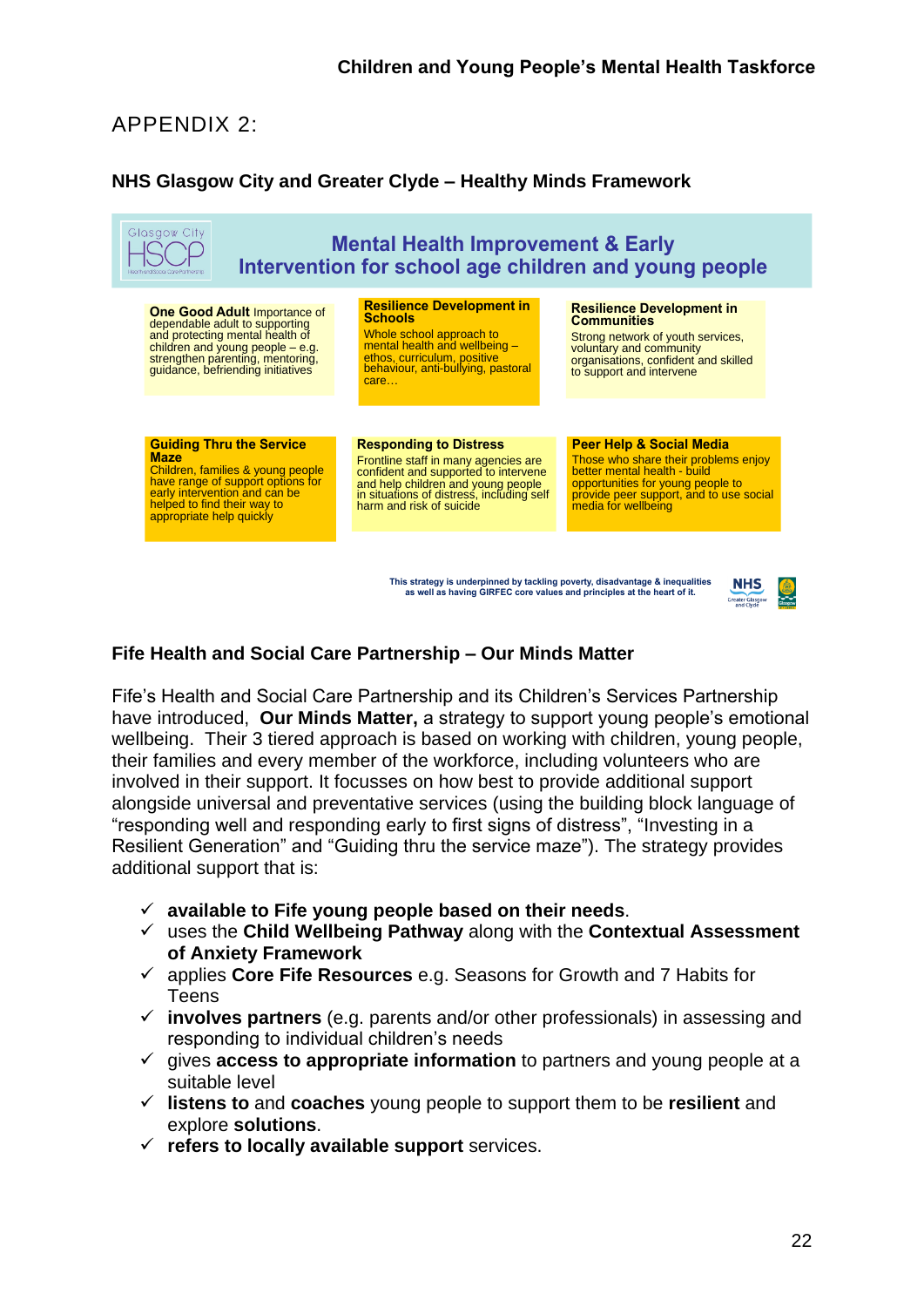✓ **built into the Children's Services Plan and Fife's Health and Social Care partnership's plan**. While based in secondary schools, the "team around the child" includes primary mental health care workers, CAMHS team members including psychiatrists and school nurses.





23